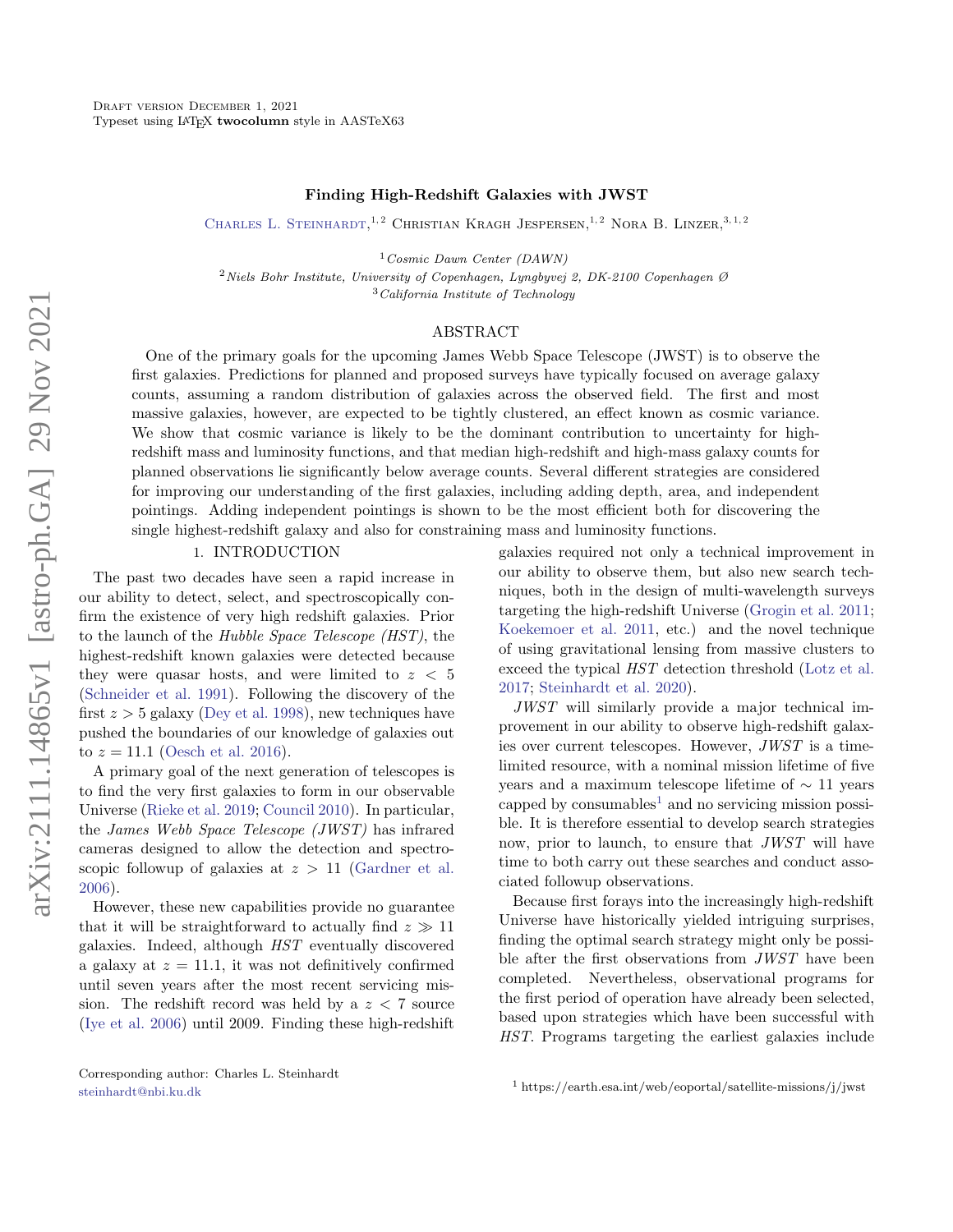the two JADES fields [\(Williams et al.](#page-11-11) [2018\)](#page-11-11), modeled after the success of Hubble deep fields, and GLASS, modeled after the success of a previous Hubble program taking advantage of cluster lensing [\(Treu et al.](#page-11-12) [2015\)](#page-11-12).

These programs were designed by extrapolating our knowledge of high-redshift galaxies to even higher redshift, then predicting the galaxy luminosity function and therefore the survey parameters required to find them. This extrapolation is highly uncertain, and various models have extrapolated luminosity functions to conclude that JWST will be able to find galaxies out to a maximum redshift of anywhere from  $z = 13 - 16$ [\(Mashian et al.](#page-11-13) [2015;](#page-11-13) [Williams et al.](#page-11-11) [2018;](#page-11-11) [Mahler et al.](#page-11-14) [2019;](#page-11-14) [Behroozi et al.](#page-10-0) [2020\)](#page-10-0). Although the single highestredshift galaxy in a survey may be less meaningful than the broader distribution, it it commonly calculated for proposed surveys, in addition to providing a possible test of ΛCDM [\(Behroozi & Silk](#page-10-1) [2018\)](#page-10-1). Thus, in this work, the single highest-redshift galaxy found is used as a figure of merit for comparing different survey strategies.

Each of these models and surveys has focused on how many high-redshift galaxies will be found in an average case. However, because the earliest galaxies must be formed in particularly rare, very overdense regions, high-redshift galaxies are not distributed randomly, but rather highly clustered, an effect known as cosmic variance (cf. [Somerville et al.](#page-11-15) [\(2004\)](#page-11-15)). Cosmic variance increases both towards high redshift and towards high mass, and the earliest galaxies found by JWST will be the most massive galaxies at the highest redshifts ever observed. Thus, JWST surveys will need to be designed accounting for stronger cosmic variance than in any previous survey in the history of astronomy.

The formalism and tools used here to extrapolate cosmic variance to high redshift are described in § [2.](#page-1-0) Estimates of the high-redshift galaxy luminosity function are described in  $\S$  [3.](#page-2-0) In  $\S$  [4,](#page-6-0) these are then applied to both currently planned or proposed surveys and several possible alternative survey designs. The key conclusion is that cosmic variance is likely to dominate sample variance for most plausible surveys, and therefore additional coverage area and independent sightlines are more valuable than increased depth. Finally, the implications of these results are discussed further in § [5.](#page-9-0)

Analysis presented here uses a flat ΛCDM cosmology with  $(h, \Omega_m, \Omega_\Lambda) = (0.674, 0.315, 0.685)$  [\(Planck Col](#page-11-16)[laboration et al.](#page-11-16) [2020\)](#page-11-16) throughout. Magnitudes are given on the AB magnitude system [\(Oke](#page-11-17) [1974;](#page-11-17) [Gunn](#page-11-18) [& Stryker](#page-11-18) [1983\)](#page-11-18).

#### <span id="page-1-0"></span>2. COSMIC VARIANCE

Cosmic variance arises because the effects of largescale structure influence the distribution of objects measured on smaller scales. The variance between samples on small scales is therefore greater than the Poisson variance due to sample size alone. This creates two significant problems when estimating cosmic variance. First, there are no direct, confirmed observational measurements of large-scale structure even at the higher redshifts observed prior to JWST, let alone at  $z > 10$ . There are several possible identifications of protoclusters [\(Capak et al.](#page-10-2) [2011;](#page-10-2) [Jiang et al.](#page-11-19) [2018;](#page-11-19) [Hu et al.](#page-11-20) [2021\)](#page-11-20), which at these redshifts may still be in the process of expanding rather than contracting [\(Muldrew et al.](#page-11-21) [2015\)](#page-11-21).

Second, our theoretical understanding of large-scale structure makes far most robust predictions about dark matter, since it comprises most of the mass, than it does about luminous galaxies. This second problem is compounded by a lack of measurements of dark matter halos except in the very local Universe. Thus, the connection between halo formation and galaxy formation cannot be reliably established at any nontrivial redshift.

As a result, cosmic variance cannot be calculated directly at high redshift. Rather, current estimates typically start from theoretical predictions of the halo mass function, then add additional assumptions about the relationship between galaxy luminosity and halo mass, which in practice is often two relationships, one between stellar mass and halo mass and a galactic mass-to-light ratio. The most common of these, abundance matching, places the most luminous galaxies in the most massive halos, continuing from there towards lower luminosity and halo mass. Because any two functions can be empirically matched, this assumption is inherently nonfalsifiable even at redshifts where the galaxy luminosity function is well measured. An alternative approach is instead to use empirical measurements of clustering to perform the matching, ensuring that the estimated cosmic variance will match observed variance at least at the redshifts where the matching is performed. With any of these techniques, it will then be necessary to extrapolate the galaxy luminosity-halo mass relationship to even higher redshifts to estimate cosmic variance for JWST programs.

#### 2.1. Cosmic Variance Calculator

In this work, cosmic variance is estimated using the approach outlined in [Moster et al.](#page-11-22) [\(2011\)](#page-11-22). Calculations are performed using a modified version of the [Moster](#page-11-22) [et al.](#page-11-22) [\(2011\)](#page-11-22) cosmic variance "cookbook" code, which has been updated to use cosmological parameters consistent with the [Planck Collaboration et al.](#page-11-16) [\(2020\)](#page-11-16) results. Cosmic variance is calculated in redshift bins that are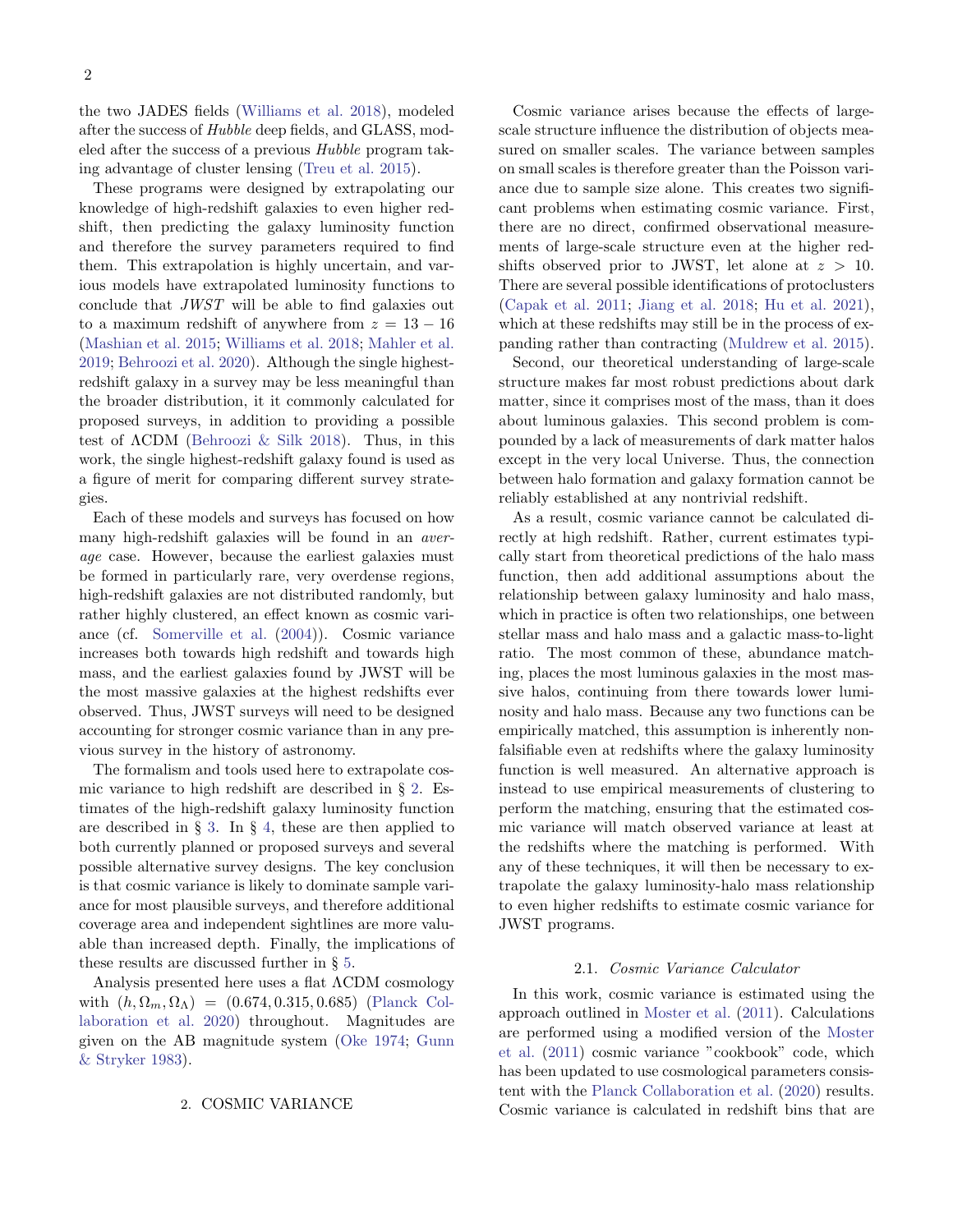

<span id="page-2-1"></span>Figure 1. Ratio of cosmic variance to the mean number of galaxies in a survey area of 10 arcmin by 20 arcmin as a function of redshift. Cosmic variance grows towards high redshift and higher mass, and may be significantly greater than the mean for the first, most massive galaxies.

equally spaced with radial depth 150 Mpc in comoving distance. The calculator assumes that each bin is independent from neighboring bins, so the width was chosen to approximate the scale of baryon acoustic oscillations [\(Eisenstein et al.](#page-11-23) [2005;](#page-11-23) [Alam et al.](#page-10-3) [2017\)](#page-10-3). As an example, the results of the cosmic variance calculation at different redshifts and stellar masses for a survey of 10 arcmin by 20 arcmin are given in Figure [1.](#page-2-1)

It should be noted that there are several more recent attempts to simulate or model cosmic variance at high redshift [\(Trapp & Furlanetto](#page-11-24) [2020;](#page-11-24) [Ucci et al.](#page-11-25) [2021\)](#page-11-25). In particular, BlueTides simulation provides an updated variance calculator (cf. [Bhowmick et al.](#page-10-4) [2020\)](#page-10-4). However, because BlueTides presents their results in H band, it cannot not be directly compared with this work.

## 2.2. Resulting Probability Distribution

Cosmic variance is often compared with the uncertainty due to sample size, which is often called either sample variance or Poisson variance. The two terms are synonymous because in the absence of cosmic variance, the observed sample size follows a Poisson distribution with probability mass function (PMF; equivalent of the probability density function for a discrete distribution)

$$
f(k; \lambda) = P(X = k) = \frac{\lambda^k e^{-\lambda}}{k!}.
$$
 (1)

The expectation value of the Poisson distribution is  $E(X) = \lambda$  and the variance is the familiar  $\sigma^2 = \lambda$ , or  $\sigma = \sqrt{\lambda} = \sqrt{E(x)}$ . As  $\lambda$  increases, the Poisson distribution approaches a Gaussian, with  $\sigma/E(X) = 1/\sqrt{\lambda} \to 0$ .

Cosmic variance results in a distribution with the same mean, but greater variance, than Poisson statistics would predict. It is standard for variance calculators and simulations to report only the sample size mean and variance rather than the entire distribution. However, for survey design the entire distribution is relevant. For example, the median cannot be calculated from mean and variance alone.

Here, we approximate the full probability distribution as a gamma distribution,

<span id="page-2-2"></span>
$$
f(x; k, \theta) = P(X = x) \frac{x^{k-1} e^{-\frac{x}{\theta}}}{\theta^k \Gamma(k)},
$$
\n(2)

where  $\Gamma$  is the Euler gamma function, an analytic continuation of the factorial with  $\gamma(n) = (n-1)!, n \in \mathbb{N}$ . k and  $\theta$  are often called shape and scale, respectively. The gamma distribution is in some sense an analytic continuation of the Poisson distribution, as can be seen from taking  $\theta = 1$ .

The shape and scale can be used to separately set the mean  $(E(X) = k\theta)$  and variance  $(\sigma^2 = k\theta^2)$  of the distribution, taking:

<span id="page-2-3"></span>
$$
k = \left(\frac{E[X]}{\sigma_v}\right)^2
$$
  

$$
\theta = \frac{\sigma_v^2}{E[X]}.
$$
 (3)

The entire distribution is then described by the mean, calculated using the extrapolated luminosity function as described in § [3](#page-2-0) and the cosmic variance calculated here. For small samples with cosmic variance significantly larger than the mean, the resulting distribution can be very highly peaked at 0, with the relatively rare fields containing at least one galaxy likely to contain many (Fig. [2\)](#page-3-0). The gamma distribution is compared with the distribution of sources in observed fields in § [3.4.](#page-5-0)

The gamma distribution is not the unique analytic continuation of the Poisson distribution. Past work has also considered modeling rare events using a negative binomial distribution [\(de Souza et al.](#page-11-26) [2015\)](#page-11-26). This becomes ill-defined when  $\mu \geq \sigma^2$ , where  $\mu$  is the mean. Here, the gamma distribution is selected, both because it produces valid results in all regimes and because it is observationally a reasonable approximation for observed distributions (§ [3.4\)](#page-5-0).

### 3. LUMINOSITY AND MASS FUNCTIONS

<span id="page-2-0"></span>The full probability mass function depends not just on cosmic variance, but also on the mean and the sample variance. As a result, modeling the population that will be observed by high-redshift surveys also requires extrapolating lower-redshift observations to determine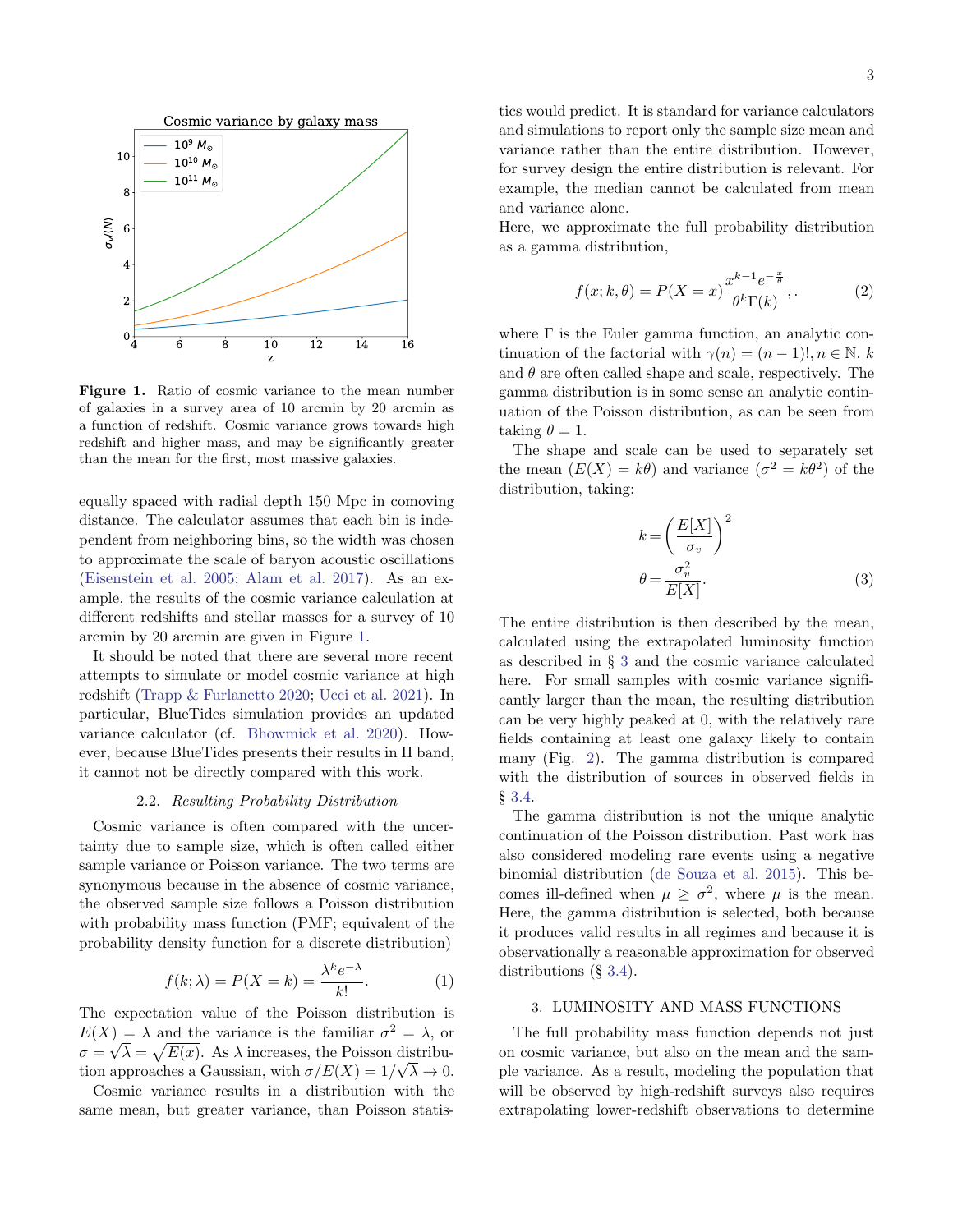

<span id="page-3-0"></span>Figure 2. Result of running 1000 trials using a gamma distribution with a mean of 1 and variance given by the cosmic variance calculator for a JADES medium-like survey. In ∼ 96% of the cases, no galaxies were seen.

the high-redshift galaxy distribution. Further, because cosmic variance depends upon halo mass whereas observations depend upon luminosity, some technique for matching the two is required. Here, we describe several possible techniques, as well as the reasons each is unlikely to be reliable at  $z \gg 10$ .

#### 3.1. Luminosity Functions

<span id="page-3-2"></span>In principle, it might be best to work directly from observed luminosity functions (LF), extrapolating from high-redshift Hubble surveys to estimate the  $z > 10$  LF. [Bouwens et al.](#page-10-5) [\(2015\)](#page-10-5) fit observed luminosity functions for  $z \sim 4 - 10$  with a Schechter function, finding

$$
\phi(M) = \phi^* \frac{\ln(10)}{2.5} 10^{-0.4(M - M^*)(\alpha + 1)} e^{-10^{-0.4(M - M^*)}}
$$
  
\n
$$
M_{UV}^* = (-20.95 \pm 0.10) + (0.01 \pm 0.06)(z - 6)
$$
  
\n
$$
\phi^* = (0.47^{+0.11}_{-0.10}) 10^{(-0.27 \pm 0.05)(z - 6)} 10^{-3} \text{Mpc}^{-3}
$$
 (4)  
\n
$$
\alpha = (-1.87 \pm 0.05) + (-0.10 \pm 0.03)(z - 6)
$$

Using these fits, one can extrapolate the LF to  $z > 10$ . The uncertainties in the best-fit redshift dependence of  $M^*, \phi^*,$  and  $\alpha$  lead to substantial uncertainties in the LF estimate at  $z \gg 6$  (Fig. [3\)](#page-3-1). These results produce similar estimates to those reported by [Mashian et al.](#page-11-13) [\(2015\)](#page-11-13), which concluded that an idealized JWST survey covering 200 arcmin<sup>2</sup> and with depth  $m_{UV} = 31.5$  would on average be able to find a  $z \sim 15$  galaxy. The listed sensitivity of JWST/NIRCam in the exposure time corresponding to JADES Deep has a maximum limiting magnitude of 30.7 in the F200W-band, so this would correspond to an ultradeep survey.

Unfortunately, a luminosity function analysis alone is insufficient to determine the full PMF. Cosmic variance



<span id="page-3-1"></span>Figure 3. Cumulative number density of galaxies as a function of apparent magnitude at redshift  $10 \pm 0.5$  and  $15 \pm 0.5$ . Uncertainties shown reflect uncertainties in the [Bouwens](#page-10-5) [et al.](#page-10-5) [\(2015\)](#page-10-5) fit parameters, but no additional uncertainty due to extrapolation rather than interpolation. The boxes indicate the expected coverage of the JADES medium (red, dashed) and deep (black, dashed) fields, respectively.

is modeled as a function of halo mass, not luminosity, and therefore the two must be matched as well. This cannot be done observationally, because except at very low redshift it has not yet been possible to determine halo masses directly. Thus, the answer will instead depend upon the choice of model, which introduces an additional, substantial, and difficult to quantify uncertainty in estimating the PMF.

In keeping with the idea of trying to extrapolate as directly as possible from observations, one can convert from a UV luminosity function to a stellar mass function using the highest-redshift observations available. [Song et al.](#page-11-27) [\(2016\)](#page-11-27) fit a linear relation between  $M_{UV}$ and  $\log(\frac{M_*}{M_\odot})$ . These best fit models are evaluated out to  $z = 8$ , and the fits at higher redshift are calculated by keeping slope fixed at the  $z = 8$ . This work adopts the same approach, using the best-fit  $z = 8$  slope at  $z > 8$ and extrapolating the [Song et al.](#page-11-27) [\(2016\)](#page-11-27) intercepts from a linear fit at  $4 < z < 8$ . The end result is a massto-light ratio assumed to be universal at fixed redshift, which is then applied to convert between predictions of luminosity and stellar mass functions, as needed.

Finally, these stellar masses must be converted to corresponding halo masses. The stellar mass-halo mass relation cannot be observed directly outside of the local Universe, but [Moster et al.](#page-11-22) [\(2011\)](#page-11-22) use an abundance matching-derived relation which is shown to yield a PMF consistent with observations out to  $z \sim 3.5$ .

The uncertainties shown in Fig. [3,](#page-3-1) as well as the analysis in the remainder of this work, models uncer-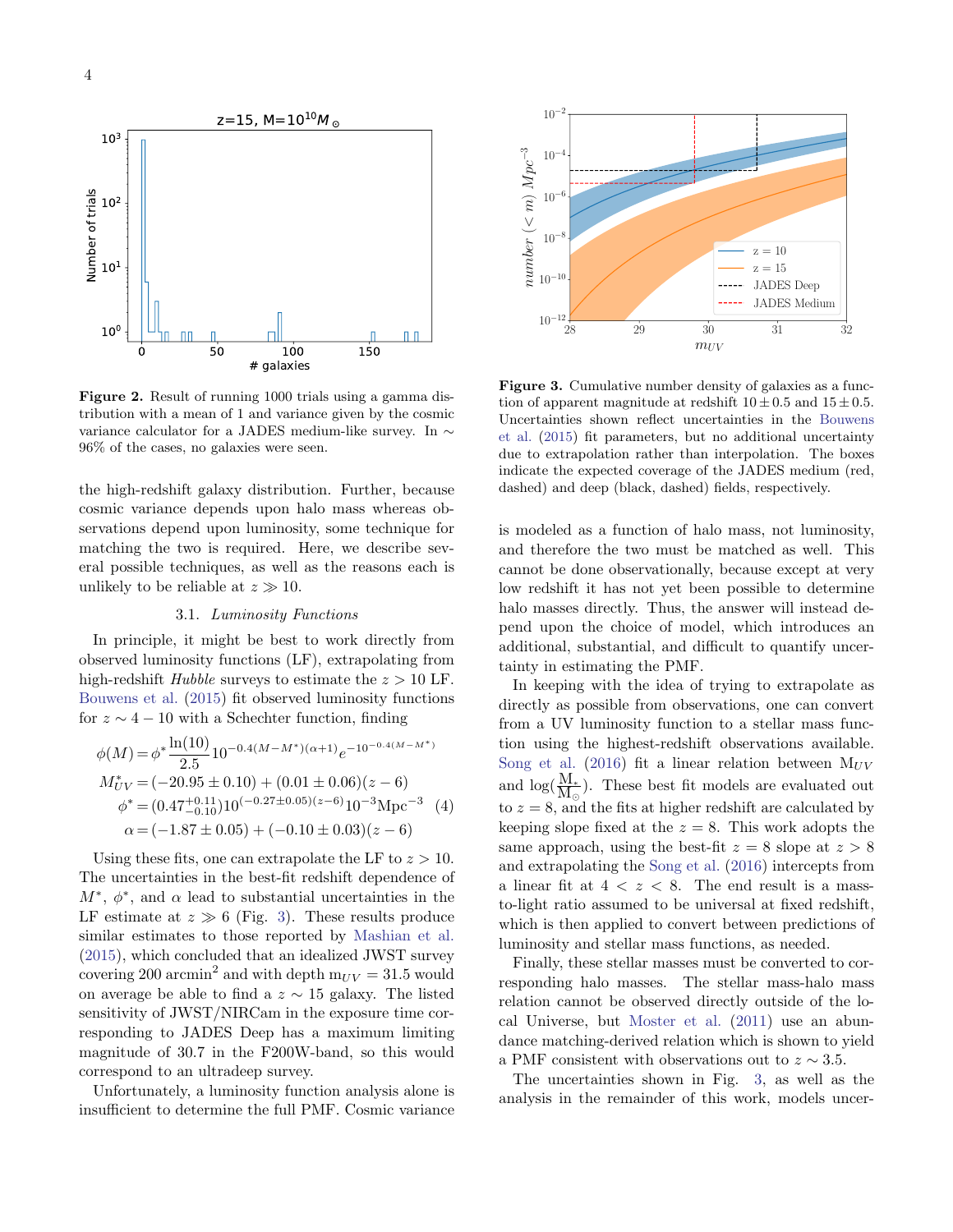tainties in the high-redshift LF based upon the fit uncertainties alone. However extrapolation inherently assumes a strong similarity between the properties of highand low-redshift galaxy distributions. There are several strong reasons to expect that this may not be the case.

The most luminous star-forming galaxies are more massive and more luminous towards high redshift [\(Cowie et al.](#page-11-28) [1996;](#page-11-28) [Glazebrook et al.](#page-11-29) [2004;](#page-11-29) [Steinhardt](#page-11-30) [& Speagle](#page-11-30) [2014;](#page-11-30) Somerville & Davé [2015\)](#page-11-31), but this cannot continue indefinitely. This has been greatly helpful for high-redshift astronomy, as the increased luminosity of the most luminous star-forming galaxies at high redshift somewhat mitigates the increase in luminosity distance. However, this cannot go on indefinitely, since a galaxy cannot exist before its host halo has had time to form. So, it should be fairly certain that the most massive star-forming galaxies at, e.g.,  $z = 50$ , will be less massive than those at  $z = 10$ . Any extrapolations from luminosity or mass functions beyond this transition will vastly overestimate the number of luminous sources.

Indeed, current observations suggest that this transition may lie below  $z = 15$ . It is possible that mass functions at  $z < 10$  are already difficult to reconcile with theoretical galaxy assembly under ΛCDM [\(Steinhardt](#page-11-32) [et al.](#page-11-32) [2016\)](#page-11-32); extrapolation to even higher redshifts would present an increasingly sharp problem (cf. [Behroozi &](#page-10-1) [Silk](#page-10-1) [\(2018\)](#page-10-1), Fig. 2). It is therefore natural to consider whether other models, although not directly rooted in observables, might be better predictors of  $z \gg 10$  mass and luminosity functions.

### 3.2. Halo Mass Function

The most natural alternative approach is to begin with a halo mass function (HMF). Here, HMFCalc [\(Murray](#page-11-33) [et al.](#page-11-33) [2013\)](#page-11-33) is used to generate the HMF as a function of redshift as well as its integral, the cumulative number density greater than some halo mass. HMFCalc can be used with a variety of fitting functions, although the specific choice of model has negligible impact compared with the enormous uncertainties in the remainder of the problem. As a result, even though the HMF is not observed directly, is constitutes a robust theoretical prediction. For this work, calculations assume a best-fit Planck ΛCDM cosmology [\(Planck Collaboration et al.](#page-11-16) [2020\)](#page-11-16) and a Sheth-Mo-Tormen fitting function [\(Sheth](#page-11-34) [et al.](#page-11-34) [2001\)](#page-11-34) with  $\Delta_{\rm halo} = 200.0$  times the mean density.

Next, the halo mass must be converted to stellar mass. The most common approach is to use abundance matching [\(Kravtsov et al.](#page-11-35) [2004;](#page-11-35) [Vale & Ostriker](#page-11-36) [2006;](#page-11-36) [Conroy](#page-11-37) [et al.](#page-11-37) [2006\)](#page-11-37) to determine the stellar mass-halo mass relation. Abundance matching is inherently unfalsifiable, but is a reasonable approach if one is willing to assume that modeled halo mass functions are correct. This assumption is not only appropriate but necessary here, because the remainder of the cosmic variance calculation already relies on this assumption.

Using abundance matching, [Finkelstein et al.](#page-11-38) [\(2015\)](#page-11-38) produce a best-fit stellar mass-halo mass relation, as well as its redshift dependence. They also conclude that in order for this relation to hold, stellar baryon fraction must increase sharply at  $z > 4$ . This results in more massive and thus more luminous galaxies than would be produced from a local stellar mass-halo mass relation, the only one which can be determined observationally. As with the LF, the abundance-matched stellar masshalo mass relation is extrapolated to higher redshift for the calculations shown here.

At sufficiently high redshift, this approach would even result in greater than 100% of baryons residing in stars, which is almost certainly unphysical, but here the best-fit relation is used without correction. Of course, if the high-redshift stellar initial mass function were sharply different (cf. [Jermyn et al.](#page-11-39) [\(2018\)](#page-11-39); [Steinhardt](#page-11-40) [et al.](#page-11-40) [\(2019\)](#page-11-40)) or the stellar mass-halo mass relationship were different than produced by abundance matching, a smaller stellar baryon fraction could produce the same observations.

Finally, the relationship from [Song et al.](#page-11-27) [\(2016\)](#page-11-27) is again used, this time to convert from stellar mass to UV magnitude. The result is then applied to predict the mean LF in a way that can be connected with halo mass, and thus cosmic variance.

The additional assumptions made in this process introduce large systematic uncertainties. The difference between a constant and evolving stellar baryon fraction alone produces a difference of more than 2 mag in the limiting depth required to find, on average, a redshift 15 galaxy (Fig. [3\)](#page-3-1). The difference between the local and abundance matched/extrapolated halo mass to stellar mass relation is even more significant by redshift 15. Neither relation predicts the luminosity function extrapolated solely from observed luminosity functions, as in the previous section.

In effect, the problem is that the relationships between halo mass and stellar mass, baryon mass, luminosity respectively, are nearly consistent with being constant out to  $z \sim 4$ , but then start to exhibit greater evolution at  $z > 4$ . This makes extrapolation inherently difficult, and different choices for which relationships to use in that extrapolation will lead to different outcomes. As a result, it is not possible to simultaneously maintain all of these lower-redshift relationships at high redshift, as they will yield inconsistent answers. However, it should be possible to maintain whichever of these relationships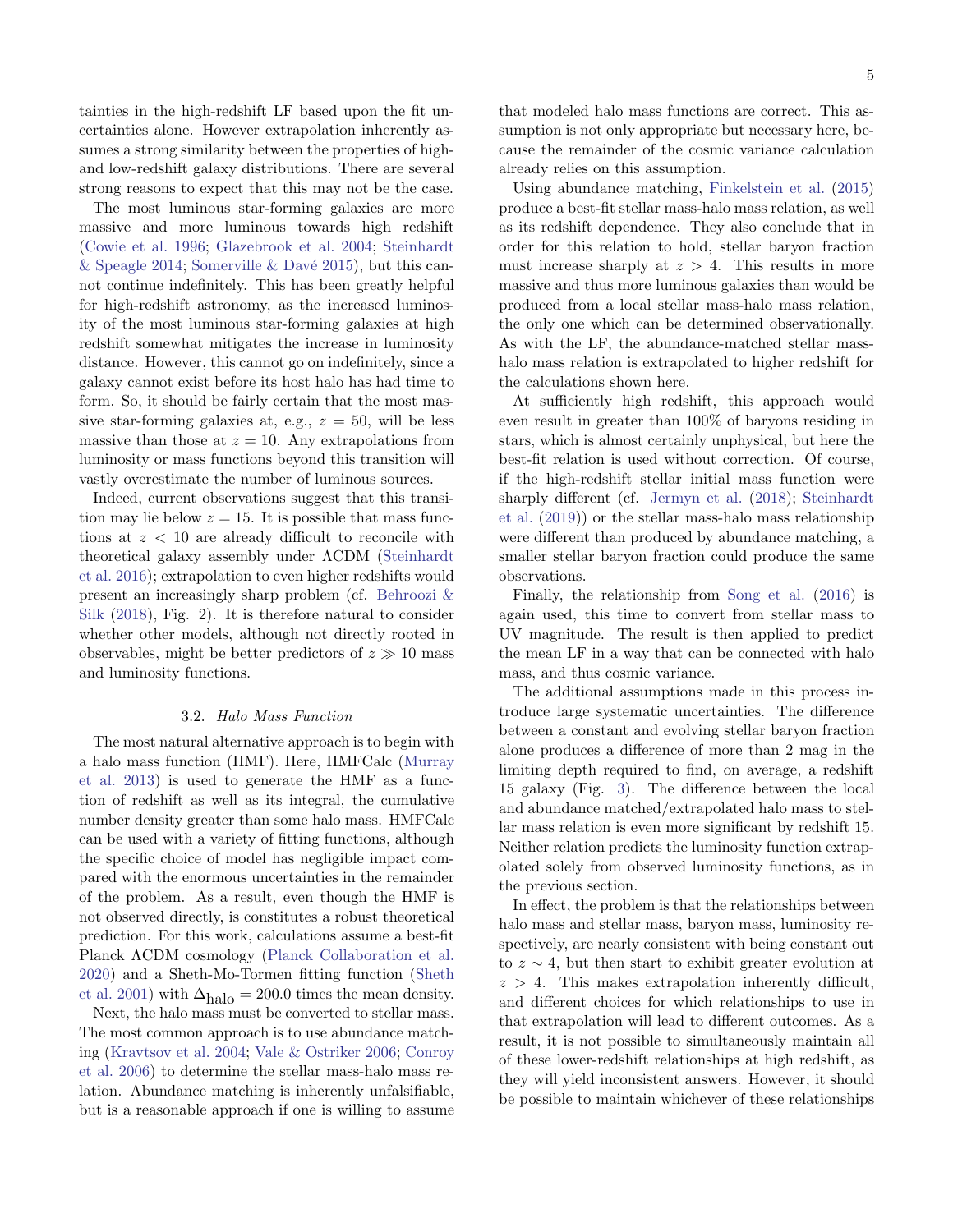is considered either best measured or theoretically most likely to extrapolate well out to high redshift, at the cost of breaking some of the other lower-redshift relations. Indeed, many previous studies have done so [\(Trenti et al.](#page-11-41) [2010;](#page-11-41) [Tacchella et al.](#page-11-42) [2013;](#page-11-42) [Dayal et al.](#page-11-43) [2014;](#page-11-43) [Mason](#page-11-44) [et al.](#page-11-44) [2015;](#page-11-44) [Sun & Furlanetto](#page-11-45) [2016;](#page-11-45) [Mirocha et al.](#page-11-46) [2017;](#page-11-46) [Tacchella et al.](#page-11-47) [2018\)](#page-11-47). For the purposes of this work, therefore, it is necessary to pick a relation as the basis for extrapolation.

### 3.3. Choosing the Best Model

Here we have discussed three approaches to modeling the very high-redshift galaxy distribution. Each is a form of extrapolation, and relies on the assumption that the very high-redshift distribution can be well-modeled as an extension of lower-redshift distributions. However, in each case there are good reasons to question whether that assumption will hold at  $z \gg 10$ :

- Extrapolating directly from observed luminosity functions yields the prediction which is most closely tied to observations. However, simulations at these redshifts suggest that the  $z \gg 10$  Universe is a time primarily of galactic assembly rather than their subsequent evolution. If so, extrapolating from properties of that evolution (e.g., the evolution of the star-forming main sequence [Speagle](#page-11-48) [et al.](#page-11-48) [2014\)](#page-11-48) will produce a halo mass function inconsistent with simulations.
- Extrapolating instead from those simulations will produce a consistent halo mass function. However, extrapolating the abundance-matched stellar mass-halo mass relation predicts that well over 100% of baryons end up in stars by  $z \sim 15$ [\(Behroozi & Silk](#page-10-1) [2018\)](#page-10-1). This unphysical result should be an indication that such an extrapolation is invalid at such high redshifts.
- One could instead use a halo mass function from simulations, but a stellar mass-halo mass relation from the local Universe, the only place where it can be measured directly. This is guaranteed not to produce an unphysical result at high redshift. However, it disagrees with the abundance-matched relation at  $4 < z < 8$  [\(Finkelstein et al.](#page-11-38) [2015\)](#page-11-38), implying that it is very unlikely to be valid at  $z \sim$ 15.

Both luminosity function-based and halo mass function-based approaches agree out to  $z \sim 7-8$ , since they have been calibrated in that regime. However, it is necessary to choose one of these approaches in order to discuss quantitative expectations from current and

alternative survey designs. In this work, we choose to extrapolate from luminosity functions to produce our primary results, as given in the shown figures. This approach is most closely tied to observations, and historically theoretical predictions of new regimes in astronomy have a poor track record, which is part of why JWST observations are likely to be exciting. It is also the approach taken most commonly in survey design whitepapers, making these results most easily comparable with predictions from other sources. Where possible, the predictions from multiple approaches are included to demonstrate that the general conclusions are independent of choice of analysis method.

#### 3.4. Testing the Resulting Distribution

<span id="page-5-0"></span>The analysis here depends upon extrapolating cosmic variance calibrated at  $z < 4$  in [Moster et al.](#page-11-22) [\(2011\)](#page-11-22) to the highest redshifts observable with JWST.It will naturally be impossible to test the extrapolated distributions at  $z \sim 12-15$  until the launch of JWST, but some justification for the proposed use of the extrapolated cosmic variance can still be provided empirically, since newer observations in the COSMOS fields allow these extrapolations to be tested out to  $z \sim 4-8$ , where the scenario  $\sigma/\langle N \rangle > 1$  can be tested <sup>[2](#page-5-1)</sup>.

The test is performed by splitting up the COSMOS field in a grid of JADES Deep - shaped (9.6' x 4.8') subfields, taking trials of each "pencil-beam" geometry in a standardized comoving volume with radial depth 150 Mpc, centered at given redshifts. To avoid selection biases, we use the same flags as in [Davidzon et al.](#page-11-49) [\(2017\)](#page-11-49), omitting fields with more than 10% of the area missing. To perform a useful comparison of the galaxy counts in the COSMOS fields with the predicted gamma distribution, the analysis must be done in accordance with the cosmic variance cookbook, meaning that the analysis must be separated into the 150 Mpc radial depth bins, as well as binned by mass. Then, galaxy counts for every subfield at every redshift/mass bin are obtained. The mean of the galaxies across the subfields for the given redshift/mass bin is then computed, the variance for the given redshift and mass bin is obtained from [Moster et al.](#page-11-22) [\(2011\)](#page-11-22), and the results are compared with a simulation following the gamma distribution with the same mean and the computed cosmic variance (Eqs. [2,](#page-2-2) [3.](#page-2-3)) The JADES Deep field is chosen to illustrate the applicability of the method in one of the smaller of the proposed survey areas, which suffer more from cosmic

<span id="page-5-1"></span> $^{2}$   $\langle N \rangle$  designates the average number of observed galaxies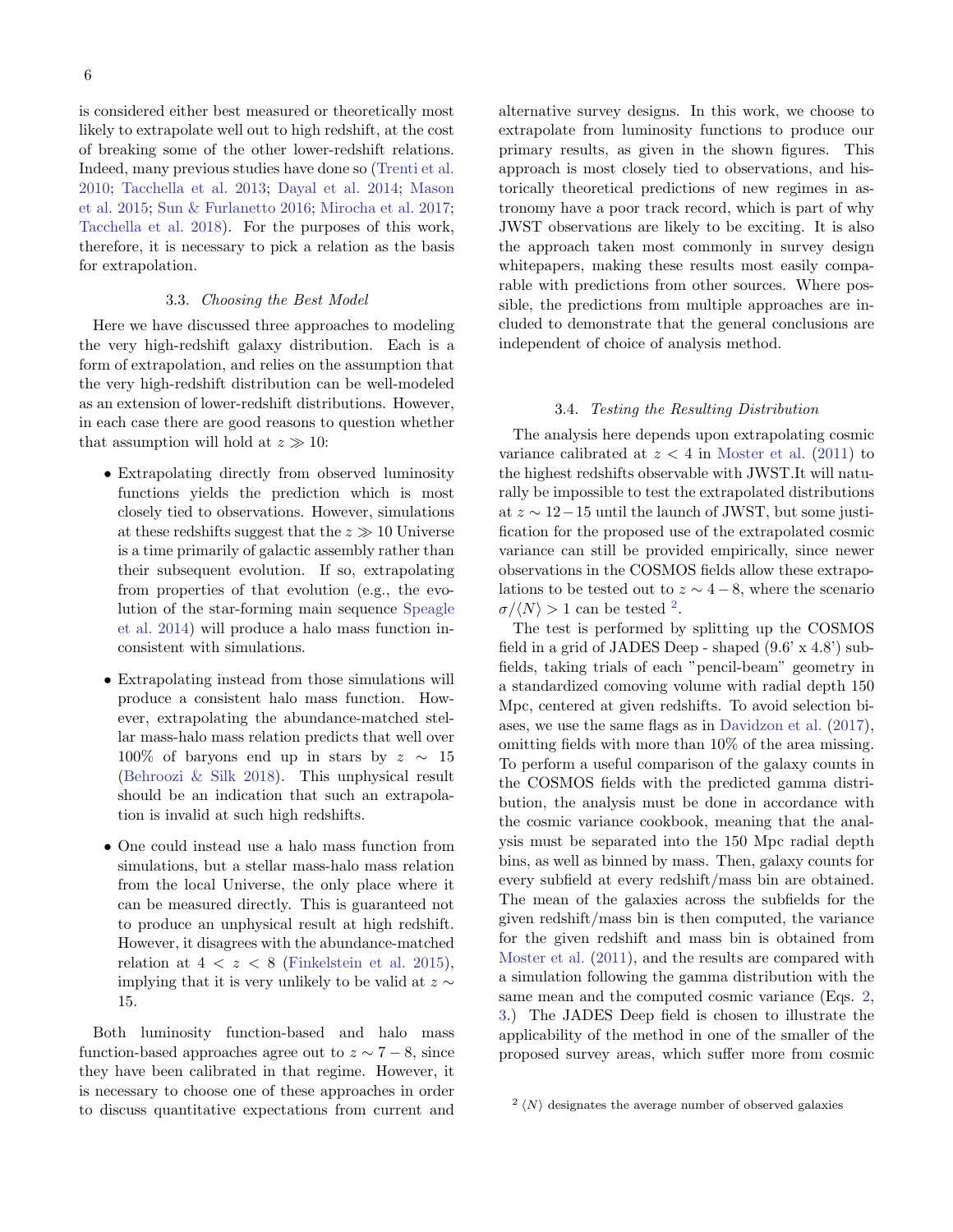variance. If eq. [2](#page-2-2) models the JADES Deep field well, wider surveys should also be well modeled.

Despite the extrapolations involved, the gamma distribution provides a reasonable approximation to the observed distributions (Figs. [4](#page-7-0) and [6\)](#page-15-0). Where they differ, typically there are more observed regions with either very few or very many galaxies than in the gamma distribution, and therefore fewer in between. This is seen most strongly in the center panel ( $z \sim 5.3$ , log  $M_*/M_\odot \sim$ 9.75) of Fig. [4,](#page-7-0) which appears to be an extreme outlier when compared against other COSMOS distributions at similar masses and redshifts. It is unclear why this particular distribution is an outlier.

The nature of differences between the gamma distribution and observations suggest that a gamma distribution typically underestimates the fraction of regions containing no observed galaxies (except when the mean is  $\ll$  1). As a result, this approximation should yield conservative results when considering the impact of cosmic variance on the median findings of JWST pointings. The true impact will likely be larger than given in the following section.

## 4. SURVEY DESIGNS

<span id="page-6-0"></span>Here, the implications of these results on survey design is explored. To this point, whitepapers and proposals have nearly exclusively described average quantities. Here, we compare those with the median results expected from these surveys. As might be expected, the differences are minimal for common objects, but become stark when the most rare and extreme galaxies are considered. As a common baseline, here different strategies are considered for discovering the single highest-redshift galaxy with JWST. The following calculations are all done in comoving volumes with a radial depth of 150 Mpc. Comparisons for 100 Mpc and 250 Mpc radial depth can be found in tables [5,](#page-13-0) [6.](#page-13-1) These comparisons do not provide much added information and are therefore found in the appendix.

### 4.1. JADES

Two fields which have already been selected for JWST observations are the JADES surveys. One is a 'wide' field, with a survey area of  $190$  arcmin<sup>2</sup> and limiting magnitude of 29.8 [\(Williams et al.](#page-11-11) [2018\)](#page-11-11). The 'deep' field has an area of 46  $\mathrm{arcmin}^2$ , with a limiting magnitude of 30.7 in the F200W band.

Despite the different approaches, both perform similarly in searching for the highest-redshift galaxies. With the standard assumptions described in § [3,](#page-2-0) the JADES deep will, in the median case, find at least one galaxy out to  $z = 13.1$ . As might be expected, at redshifts where

Luminosity Function, Extrapolated SBF

| <b>Survey</b>                              | $Median=1$ | $Mean=1$ |
|--------------------------------------------|------------|----------|
| <b>JADES Deep</b> $(0.31 \text{ Ms})$      | 13.1       | 13.9     |
| <b>JADES Medium</b> $(0.24 \text{ Ms})$    | 12.3       | 13.1     |
| <b>JADES Deep (E)</b> $(1.0 \text{ Ms})$   | 14.5       | 15.6     |
| <b>JADES Medium (E)</b> $(1.0 \text{ Ms})$ | 14.2       | 14.9     |
| 1 pointing $(1.0 \text{ Ms})$              | 14.3       | 16.1     |
| 16 pointings $(1.0 \text{ Ms})$            | 14.8       | 15.6     |
| 20 pointings $(1.0 \text{ Ms})$            | 14.6       | 15.4     |
| 84 pointings $(1.0 \text{ Ms})$            | 14.3       | 14.9     |
| 100 pointings $(1.0 \text{ Ms})$           | 14.2       | 14.8     |
| 1000 pointings $(1.0 \text{ Ms})$          | 12.2       | 12.8     |
| Lens $1'x1'$ (63 ks)                       | 12.2       | 14.1     |

<span id="page-6-1"></span>Table 1. Highest-redshift galaxy found in the median simulated survey using a variety of strategies, as well as the redshift at which there is a mean of 1 galaxy across similar surveys. A variety of different strategies are compared, extrapolating luminosity functions to high redshift, then crossmatching the HMF with a linearly-extrapolated intercept.

many galaxies should be observed, the mean and median cases are similar. However, at high redshift, where number counts become low, the highest-redshift galaxy in the median JADES-like survey lies at  $z = 13.1$  and  $z = 12.3$  for the deep and medium fields, whereas there is a mean of 1 galaxy at  $z = 13.9$  and  $z = 13.1$ , respectively (Table [1\)](#page-6-1). This difference depends sharply on the extrapolation used. A difference between the mean and median cases remains using any assumptions, but some extrapolations will produce a smaller difference (see Appendix) because they predict that the most luminous galaxies found by JWST will be more common.

#### 4.2. Improving upon JADES

Since a key goal for JWST is to find the earliest galaxies, it is natural to consider the best strategies for improving upon the JADES fields. [Mashian et al.](#page-11-13) [\(2015\)](#page-11-13) propose an idealized ultradeep JWST survey which would have an area of  $200$  arcmin<sup>2</sup> and limiting magnitude of 31.5. This would be a substantial program, requiring approximately 6.1 Ms. However, the combination of increased depth and coverage area over JADES would have a substantial impact, as the median such survey would find a galaxy at  $z = 17.5$ . The gap between the median and mean case also continues to increase, since these are even rarer, higher-redshift objects; the mean such survey would find a  $z = 18.6$ galaxy. Regardless, it is unlikely that such a survey will be completed in the early cycles of JWST.

A more realistic survey would be forced to choose between increased coverage and depth to limit the tele-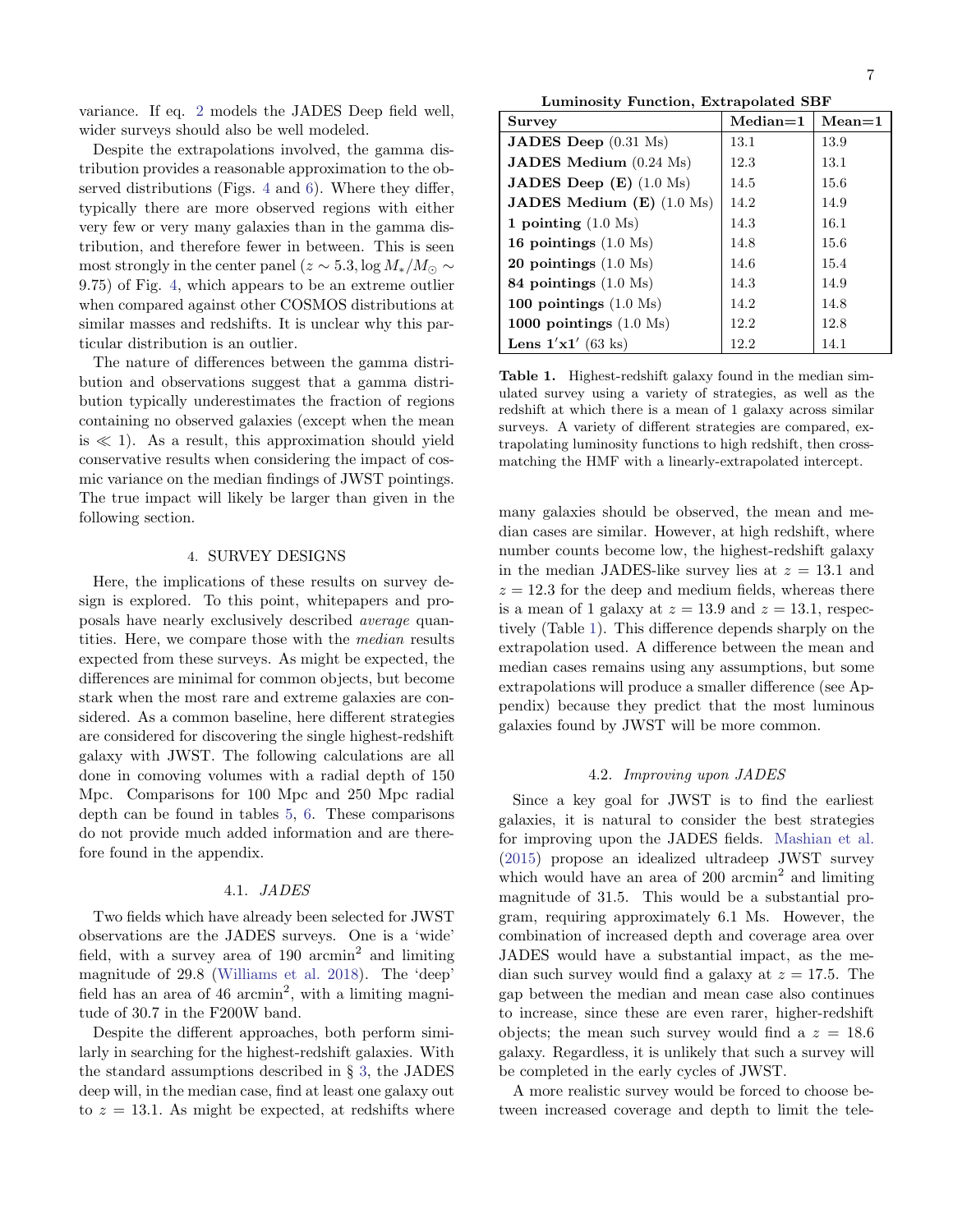

<span id="page-7-0"></span>Figure 4. Comparison between the predicted (blue) and observed (red) distribution of the number of COSMOS galaxies observed in independent 46 arcmin<sup>2</sup> pointings at  $4.0 < z < 8.1$ . The gamma distribution produces a reasonable approximation for the distribution of sources between pointings for most cases when the overall number densities are matched, with the notable exception of the center panel ( $z \sim 5.3$ , log  $M_*/M_{\odot} \sim 9.75$ ). Additional panels are shown in Fig. [6,](#page-15-0) at the end of the document.

scope time required. Three strategies for doing so are considered here:

• Increased Depth: Use additional time to increase the depth of the survey. This has been the most successful strategy with HST, taking advantage of gravitational lensing from foreground clusters to improve detection limits [\(Treu et al.](#page-11-12) [2015;](#page-11-12) [Lotz et al.](#page-11-9) [2017;](#page-11-9) [Steinhardt et al.](#page-11-10) [2020\)](#page-11-10). This would be more difficult at higher redshifts, since

optimal magnification requires a massive cluster approximately halfway between the source and telescope and the most massive clusters at  $z \sim 2$ are less massive than at  $z \sim 0.5$ . However, a combination of lensing and additional observing time could be used to increase the depth of JWST surveys in small fields if a suitable lens could be found.

Here, a best-case scenario is considered in which lensing provides 2 magnitudes of improvement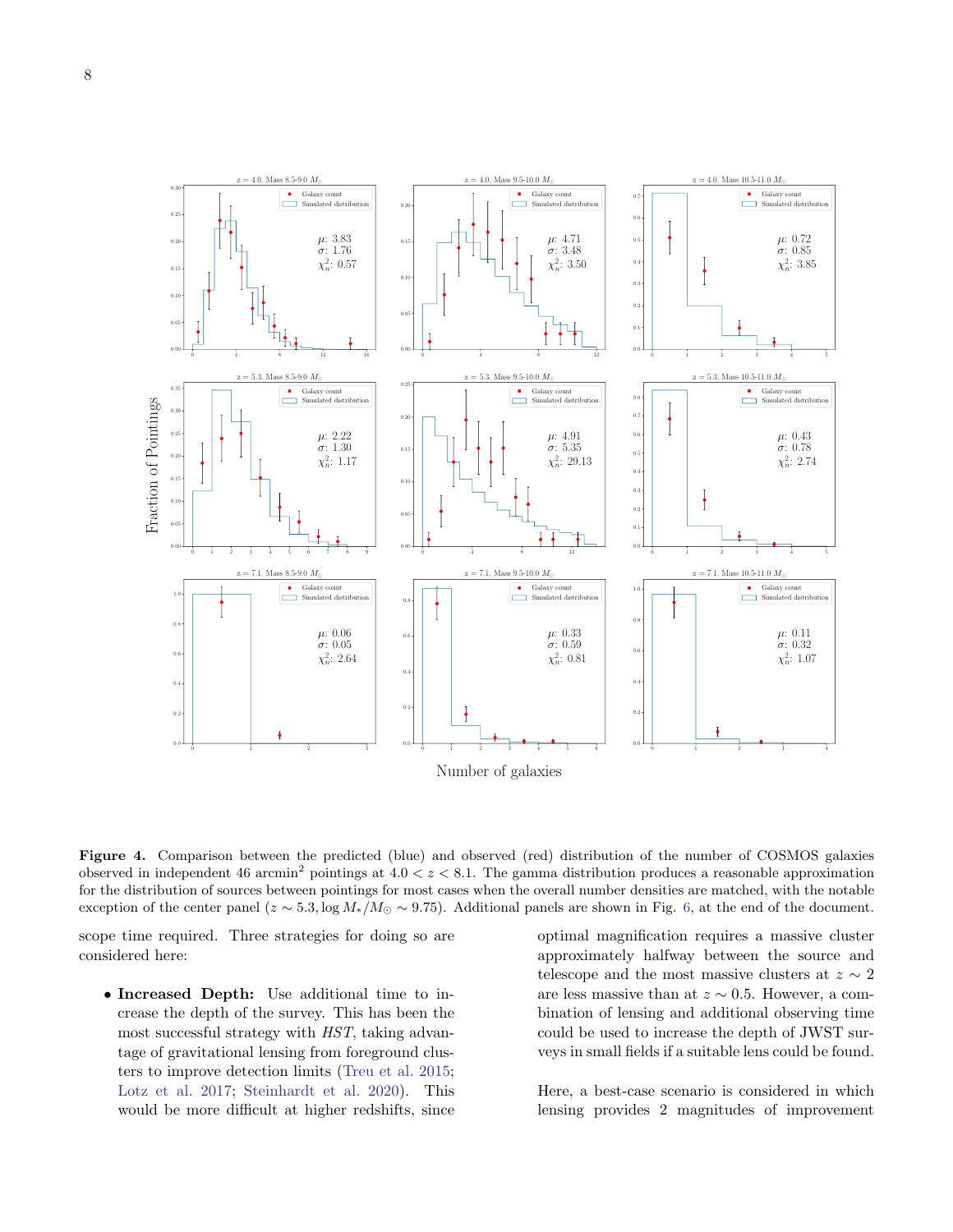

<span id="page-8-0"></span>Figure 5. A comparison of the theoretical mean number density of galaxies, mean observed number density, simulated uncertainties due to (Poisson) sample variance, cosmic variance, and a combination of the two (shaded lighter in that order) for an extension of JADES deep to a 1.0 Ms survey and a 16-pointing parallel survey of the same area and depth, which would also take 1.0 Ms. At sufficiently high redshift or mass, the dominant source of uncertainty in a JWST mass or luminosity function will comes from cosmic variance, and the Poisson uncertainty contribution becomes negligible. As a result, strategies designed to reduce cosmic variance by adding independent sightlines will be more effective than strategies designed to reduce sample variance by increasing the average number of high-mass, high-redshift galaxies found. Surveys are compared over three different redshift ranges, with a total volume of  $\sim 7 \times 10^5$  Mpc<sup>3</sup>/h<sup>3</sup> in each panel.

over a  $1^{\prime}\times1^{\prime}$  field, with exposure time comparable to one JADES Deep pointing. On average, this would find one  $z = 14.1$  galaxy, appearing to provide an improvement over even the entire JADES Deep survey, (Table [1\)](#page-6-1). However, the small coverage area suffers even more strongly from cosmic variance, and the median case  $(z = 12.2)$  performs poorly compared with JADES Medium and Deep. Unless we are fortunate enough for one of the few

- z 2 protoclusters to line up perfectly with ultrahigh redshift galaxies, the most successful strategy for HST is unlikely to be the best strategy for JWST. Further, this approach cannot be scaled to wide surveys.
- Broader Mosaic: By expanding the JADES fields to a broader mosaic, there is an additional chance to find rare, high-redshift galaxies. For example, given 1 Ms of JWST time, one could ex-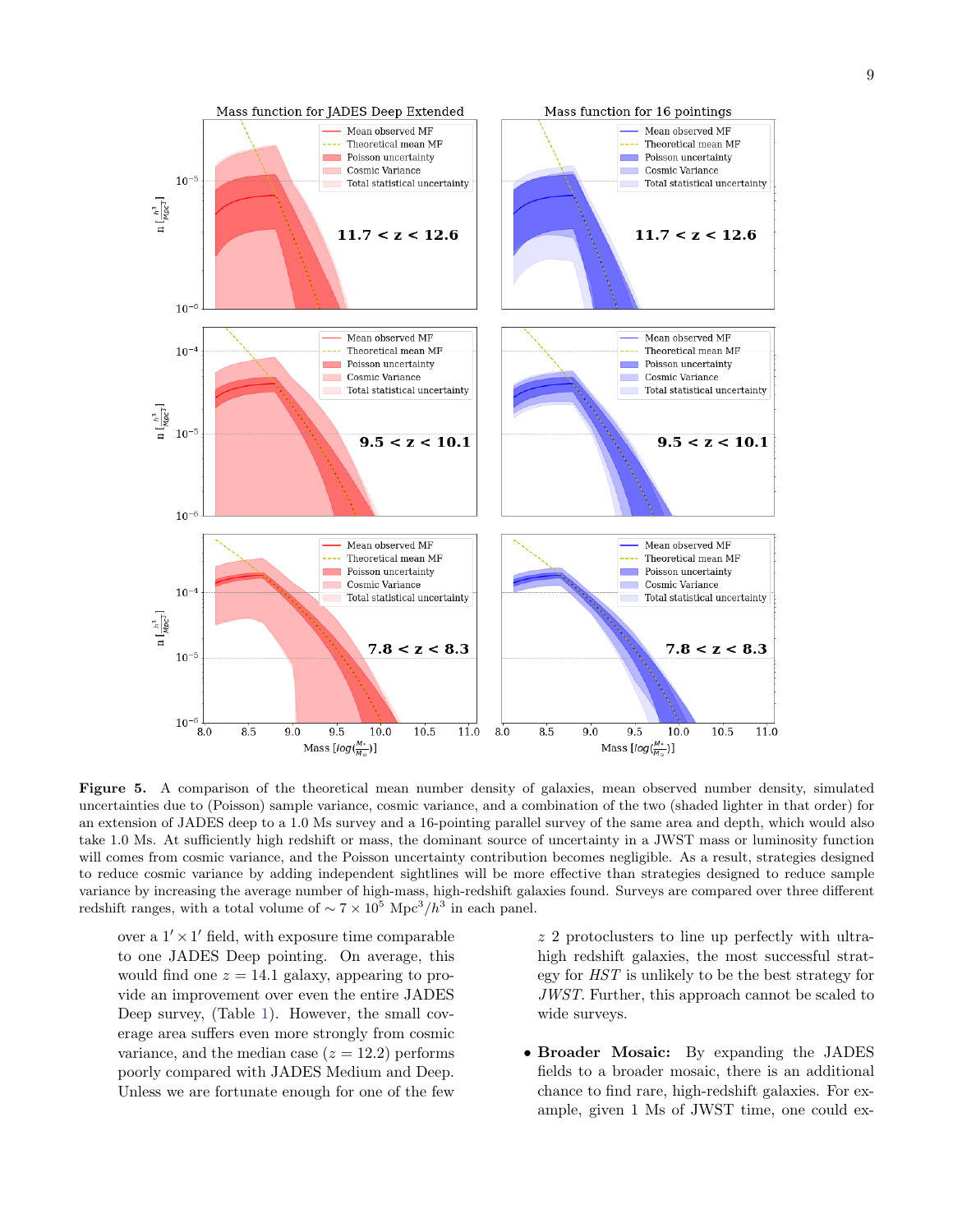pand the JADES Medium field to a mosaic approximately five times the area. The additional area would be contiguous with the existing JADES Medium field, and therefore galaxy counts would not be independent of the existing JADES fields. As a result, there continues to be a significant difference between the mean  $(z = 15.1)$  and median  $(z = 14.2)$  cases. So, there is a significantly greater chance of missing the first galaxies. The main advantage is that this approach would allow exploration of larger-scale structures in these fields, but such structures are not predicted to exist at  $z > 10$ , despite the presence of a handful of possible protoclusters at somewhat lower redshifts [\(Ca](#page-10-2)[pak et al.](#page-10-2) [2011;](#page-10-2) [Jiang et al.](#page-11-19) [2018;](#page-11-19) [Hu et al.](#page-11-20) [2021\)](#page-11-20).

• Many Independent Pointings: A better strategy, then, would be to break the same 1 Ms up into many independent pointings. As the number of pointings increases, the median and mean highest-redshift galaxy become increasingly similar (Table [1\)](#page-6-1). Perhaps the optimal combination in a dedicated survey would be around 16 pointings of 62.5 ks exposure time, with a mean highestredshift galaxy at  $z = 15.6$  and median  $z = 14.8$ or 20 pointings of 50 ks exposure time, with a mean highest-redshift galaxy at  $z = 15.4$  and median  $z = 14.6$ . This strategy actually beats an expanded JADES Medium mosaic even though the expanded JADES field would also have a total exposure time of 1.0 Ms, demonstrating the importance of independent pointings.

In each of these scenarios, the most efficient strategies for finding the earliest galaxies with JWST require many independent sightlines. Even taking advantage of previous JWST observations to make existing fields deeper or wider is likely to be less effective in the median case than observing entirely new fields. Of course, once one of these rare, rich regions of early galaxy formation is found, the correct strategy will then change, and deeper observations around that initial detection will be optimal.

## 5. DISCUSSION

<span id="page-9-0"></span>The ability of JWST to find high-redshift galaxies is primarily limited by its ability to find rare, rich regions of early galaxy formation more than by its ability to detect galaxies within those regions. Because these are the most extremely overdense regions in our observable Universe, they also exhibit the largest cosmic variance. As a result, there is a substantial difference between the mean and median number of sources surveys should expect to find. For example, the model described in § [3](#page-2-0) would predict that the average survey similar to JADES Medium will find two  $z > 12.5$  galaxies, yet over half of all such surveys will find none.

This effect is most pronounced for the most massive galaxies, where the average is small. However, cosmic variance is expected to produce a significantly larger contribution to uncertainties than Poisson counting statistics for nearly the entire measured mass function at high redshift in a JADES-like survey (Fig. [5\)](#page-8-0). Thus, the optimal survey strategy must focus on reducing cosmic variance rather than increasing depth.

#### 5.1. Model Dependence of Optimal Strategy

A significant concern is that the results presented here depend upon significant extrapolation of lower-redshift results. Uncertainties shown in this work model uncertainties in the high-redshift LF based upon the fit uncertainties alone. As discussed in § [3.1,](#page-3-2) there are several strong reasons to expect that this may not be the case.

Regardless, in the absence of improved observational constraints, extrapolation cannot be avoided. Further, cosmic variance will have similar qualitative effects regardless of the true luminosity function, because the limitations of any survey design will always lie near the detection threshold and for rare objects. Thus, the primary lessons drawn here for JWST survey design should be expected to be applicable for any plausible highredshift LF.

Indeed, a comparison of several different extrapolations (Table [1;](#page-6-1) Appendix) finds that the redshift of the earliest galaxies found depends strongly on the technique. However, the difference between mean and median cases, as well as the conclusion that adding independent pointings is the most efficient search strategy, is common to all of them. The precise number of pointings and depths in that strategy, however, does depend upon the choice of extrapolation.

The significant uncertainties in the number density and redshift of the highest-redshift galaxies found by JWST is a measure of the large improvement in capabilities that it will be provide. Early observations with JWST will distinguish between these various models and point the way towards an optimal search strategy. Even for those early observations, however, two key conclusions remain. First, there is a significant difference between the mean and median outcomes, and survey design should focus on the median case. And second, the most efficient way both to find the earliest galaxies and also to refine search strategies is to maximize the number of independent pointings rather than aiming for broader mosaics or deeper fields.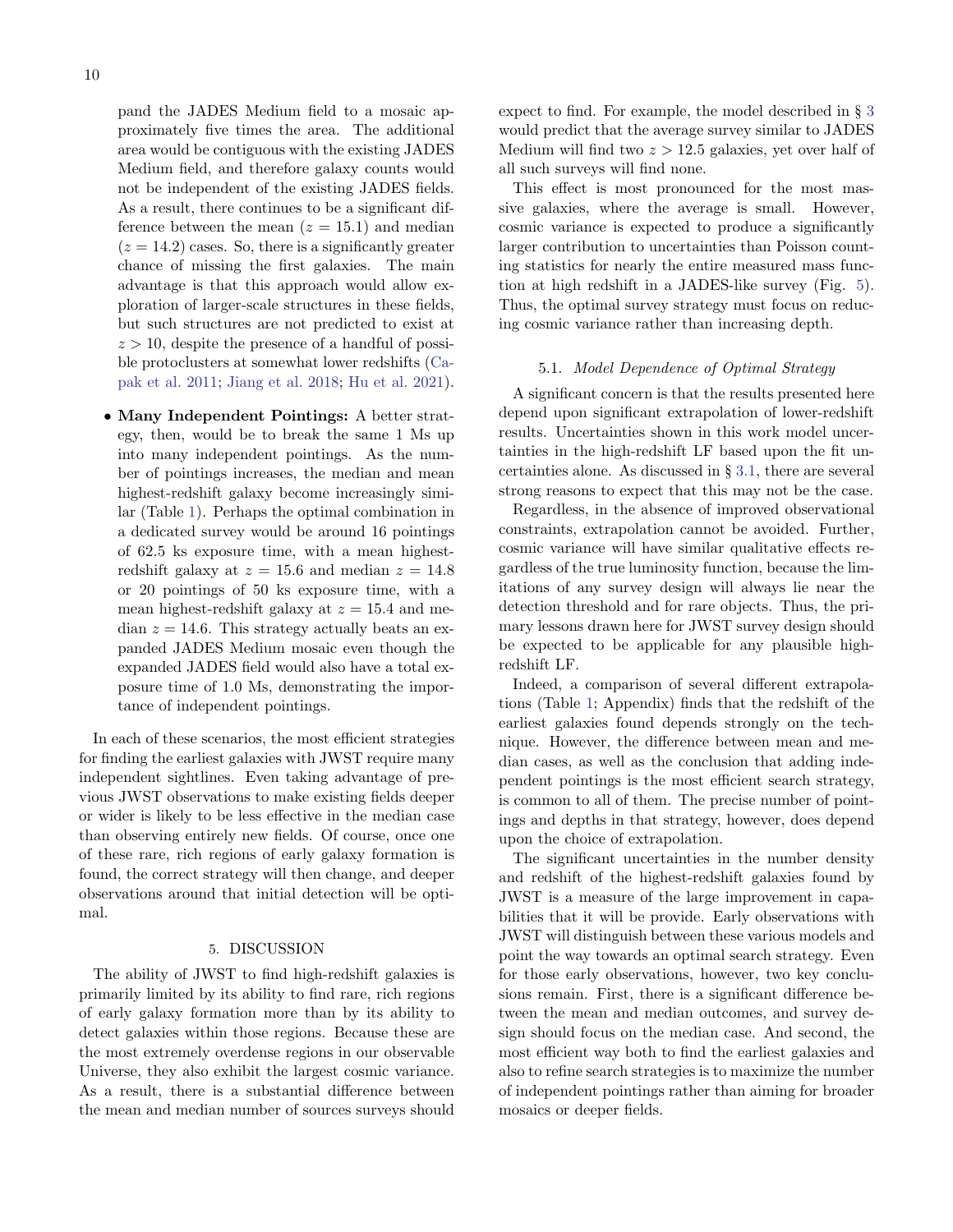### 5.2. Single-field Tests of ΛCDM

Although the optimal strategy in most scenarios are similar, the details of what one should expect to find are model-dependent. This makes the prediction problem more difficult prior to acquisition of JWST observations, but at the same time presents an opportunity to use those observations to distinguish between physical models for structure formation.

The idea of using clustering as a test of the predictions of halo formation models is not novel. It has already been possible in certain regimes to check for consistency by comparing two ways of matching luminous galaxies with halo masses, which depend upon predictions of ΛCDM in slightly different ways. For a measured luminosity function and theoretical halo mass function, abundance matching (cf. [Behroozi et al.](#page-10-6) [\(2019\)](#page-10-6)) will produce a single solution for the relationship between luminosity and halo mass. The success of this procedure does not provide a test of ΛCDM, as an incorrect halo mass function will also produce a single solution under abundance matching. However, the results can be used to make a second set of predictions: if galaxies of a specific luminosity occupy halos of a known (abundancematched) mass, then the clustering properties of those halos can be used to predict the clustering properties of galaxies at that luminosity.

A clustering analysis of galaxies out to  $z \sim 4$  produced clustering consistent with the abundance-matched halo masses at those redshifts [\(Hildebrandt et al.](#page-11-50) [2009\)](#page-11-50). At lower redshifts, two-point correlation functions have even been used successfully as tool for estimating the redshift distribution of a large galaxy sample [\(McQuinn](#page-11-51) [& White](#page-11-51) [2013;](#page-11-51) [Rahman et al.](#page-11-52) [2015;](#page-11-52) [Morrison et al.](#page-11-53) [2017\)](#page-11-53). However, these methods require good constraints on the two-point correlation function, which requires a large number of observed galaxies with well-understood completeness.

As a result, in practice it has been difficult to reduce the Poisson variance to the point that it might truly test ΛCDM. Further, the ordering assumption made by abundance matching is very unlikely to be strictly true, since there is a non-negligible scatter in the halo massluminosity relation. Because cosmic variance measurements rely on a small fraction of the total pairs in a sample, reassigning even a small fraction of objects can significantly change the resulting correlation function. As a result, even if ΛCDM were incorrect, many test results could instead be interpreted as merely falsifying abundance matching. An experiment which cannot falsify a model does not test that model; in a Bayesian framework, for example, the posterior probability will always equal the prior.

The new possibility for testing ΛCDM at high redshift comes from the dominant contribution of cosmic variance to observed galaxy counts. As shown here, cosmic variance is often larger than Poisson variance at high redshift. The effect is large enough to be measured reasonably well from even a small number of independent pointings. Thus, if ΛCDM were sufficiently wrong, Poisson variance or reassigning objects to halos might not be able to explain the differences between prediction and measurement. This test of ΛCDM would be another study best performed on even a relatively shallow parallel survey.

Further, even the single highest-redshift source in one field is surprisingly sensitive to the halo mass-luminosity relationship. Thus, potentially even the single highestredshift galaxy found by JADES would hold the possibility of falsifying an incorrect halo mass function, and therefore allows a meaningful test of ΛCDM [\(Behroozi](#page-10-1) [& Silk](#page-10-1) [2018\)](#page-10-1). If indeed stellar mass functions even at  $z < 10$  create tension with the predictions of standard cosmology, then perhaps even a single field with JWST will be enough to determine whether the problem is with the stellar masses or with the predictions ΛCDM makes for structure formation.

## ACKNOWLEDGMENTS

The authors would like to thank Gabe Brammer, Iary Davidzon, Pascal Oesch, Claudia Scarlata, and John Weaver for useful discussions. CLS is supported by ERC grant 648179 "ConTExt". The Cosmic Dawn Center (DAWN) is funded by the Danish National Research Foundation under grant No. 140.

#### REFERENCES

<span id="page-10-3"></span>Alam S., et al., 2017, [MNRAS,](http://dx.doi.org/10.1093/mnras/stx721) [470, 2617](https://ui.adsabs.harvard.edu/abs/2017MNRAS.470.2617A)

- <span id="page-10-1"></span>Behroozi P., Silk J., 2018, [MNRAS,](http://dx.doi.org/10.1093/mnras/sty945) [477, 5382](https://ui.adsabs.harvard.edu/abs/2018MNRAS.477.5382B)
- <span id="page-10-6"></span>Behroozi P., Wechsler R. H., Hearin A. P., Conroy C., 2019, [MNRAS,](http://dx.doi.org/10.1093/mnras/stz1182) [488, 3143](https://ui.adsabs.harvard.edu/abs/2019MNRAS.488.3143B)

<span id="page-10-0"></span>Behroozi P., et al., 2020, [MNRAS,](http://dx.doi.org/10.1093/mnras/staa3164) [499, 5702](https://ui.adsabs.harvard.edu/abs/2020MNRAS.499.5702B)

- <span id="page-10-4"></span>Bhowmick A. K., Somerville R. S., Di Matteo T., Wilkins S., Feng Y., Tenneti A., 2020, [MNRAS,](http://dx.doi.org/10.1093/mnras/staa1605) [496, 754](https://ui.adsabs.harvard.edu/abs/2020MNRAS.496..754B)
- <span id="page-10-5"></span>Bouwens R., et al., 2015, The Astrophysical Journal, 803, 34
- <span id="page-10-2"></span>Capak P. L., et al., 2011, [Nature,](http://dx.doi.org/10.1038/nature09681) [470, 233](https://ui.adsabs.harvard.edu/abs/2011Natur.470..233C)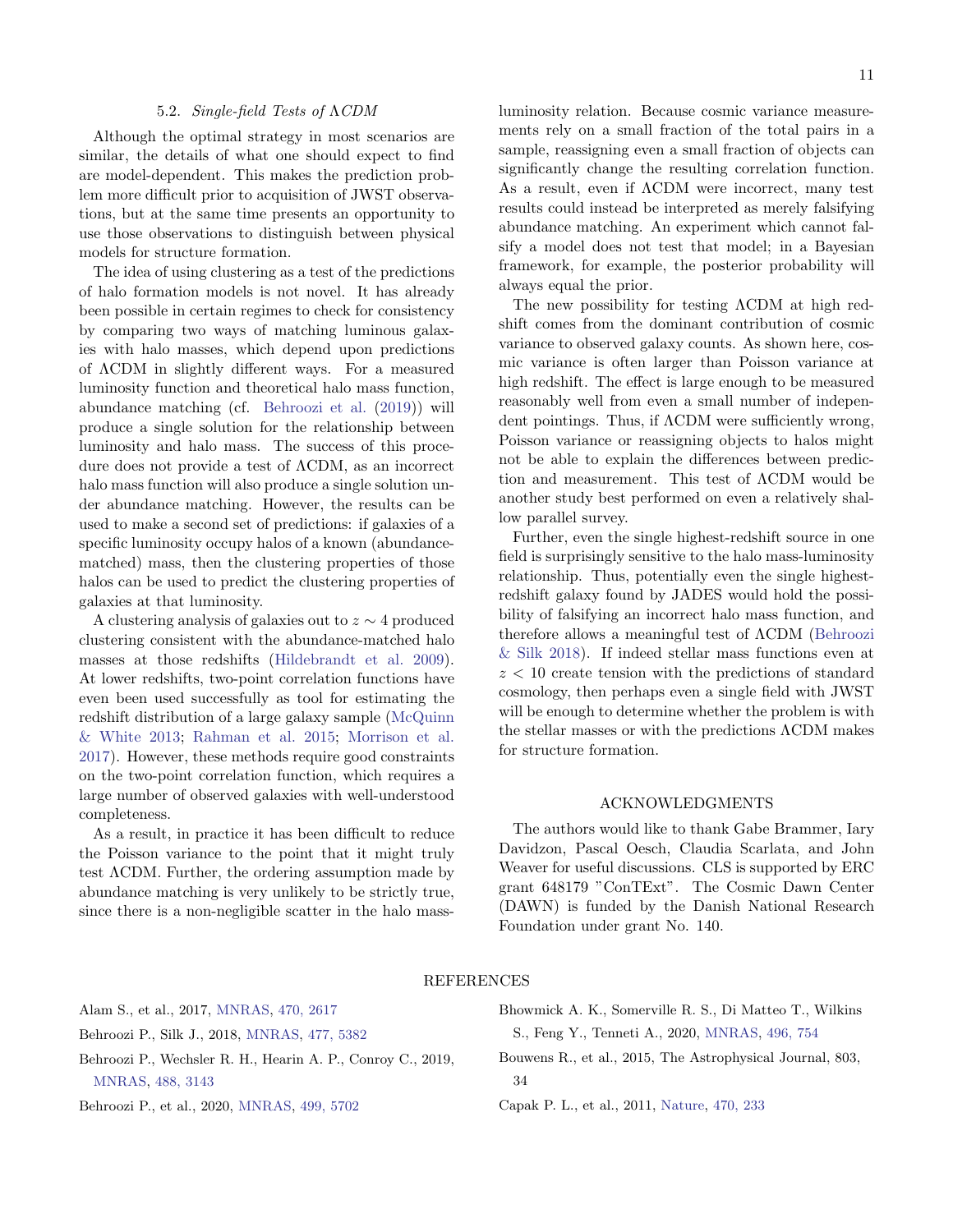- <span id="page-11-49"></span><span id="page-11-43"></span><span id="page-11-38"></span><span id="page-11-37"></span><span id="page-11-29"></span><span id="page-11-28"></span><span id="page-11-23"></span><span id="page-11-7"></span><span id="page-11-5"></span><span id="page-11-4"></span><span id="page-11-1"></span>Conroy C., Wechsler R. H., Kravtsov A. V., 2006, [ApJ,](http://dx.doi.org/10.1086/503602) [647, 201](https://ui.adsabs.harvard.edu/abs/2006ApJ...647..201C) Council N. R., 2010, New Worlds, New Horizons in Astronomy and Astrophysics. The National Academies Press, Washington, DC, [doi:10.17226/12951,](http://dx.doi.org/10.17226/12951) [https://www.nap.edu/catalog/12951/](https://www.nap.edu/catalog/12951/new-worlds-new-horizons-in-astronomy-and-astrophysics) [new-worlds-new-horizons-in-astronomy-and-astrophysics](https://www.nap.edu/catalog/12951/new-worlds-new-horizons-in-astronomy-and-astrophysics) Cowie L. L., Songaila A., Hu E. M., Cohen J. G., 1996, [AJ,](http://dx.doi.org/10.1086/118058) [112, 839](https://ui.adsabs.harvard.edu/abs/1996AJ....112..839C) Davidzon I., et al., 2017, [A&A,](http://dx.doi.org/10.1051/0004-6361/201730419) [605, A70](https://ui.adsabs.harvard.edu/abs/2017A&A...605A..70D) Dayal P., Ferrara A., Dunlop J. S., Pacucci F., 2014, [MNRAS,](http://dx.doi.org/10.1093/mnras/stu1848) [445, 2545](https://ui.adsabs.harvard.edu/abs/2014MNRAS.445.2545D) Dey A., Spinrad H., Stern D., Graham J. R., Chaffee F. H., 1998, [ApJL,](http://dx.doi.org/10.1086/311331) [498, L93](https://ui.adsabs.harvard.edu/abs/1998ApJ...498L..93D) Eisenstein D. J., et al., 2005, [ApJ,](http://dx.doi.org/10.1086/466512) [633, 560](https://ui.adsabs.harvard.edu/abs/2005ApJ...633..560E) Finkelstein S. L., et al., 2015, The Astrophysical Journal, 814, 95 Gardner J. P., et al., 2006, [SSRv,](http://dx.doi.org/10.1007/s11214-006-8315-7) [123, 485](https://ui.adsabs.harvard.edu/abs/2006SSRv..123..485G) Glazebrook K., et al., 2004, [Nature,](http://dx.doi.org/10.1038/nature02667) [430, 181](https://ui.adsabs.harvard.edu/abs/2004Natur.430..181G) Grogin N. A., et al., 2011, [ApJS,](http://dx.doi.org/10.1088/0067-0049/197/2/35) [197, 35](https://ui.adsabs.harvard.edu/abs/2011ApJS..197...35G) Gunn J. E., Stryker L. L., 1983, [ApJS,](http://dx.doi.org/10.1086/190861) [52, 121](https://ui.adsabs.harvard.edu/abs/1983ApJS...52..121G) Hildebrandt H., Pielorz J., Erben T., van Waerbeke L., Simon P., Capak P., 2009, [A&A,](http://dx.doi.org/10.1051/0004-6361/200811042) [498, 725](https://ui.adsabs.harvard.edu/abs/2009A&A...498..725H) Hu W., et al., 2021, [Nature Astronomy,](http://dx.doi.org/10.1038/s41550-020-01291-y) [5, 485](https://ui.adsabs.harvard.edu/abs/2021NatAs...5..485H) Iye M., et al., 2006, [Nature,](http://dx.doi.org/10.1038/nature05104) [443, 186](https://ui.adsabs.harvard.edu/abs/2006Natur.443..186I) Jermyn A. S., Steinhardt C. L., Tout C. A., 2018, [Monthly](http://dx.doi.org/10.1093/mnras/sty2123) [Notices of the Royal Astronomical Society,](http://dx.doi.org/10.1093/mnras/sty2123) 480, 4265 Jiang L., et al., 2018, [Nature Astronomy,](http://dx.doi.org/10.1038/s41550-018-0587-9) [2, 962](https://ui.adsabs.harvard.edu/abs/2018NatAs...2..962J) Koekemoer A. M., et al., 2011, [ApJS,](http://dx.doi.org/10.1088/0067-0049/197/2/36) [197, 36](https://ui.adsabs.harvard.edu/abs/2011ApJS..197...36K) Kravtsov A. V., Gnedin O. Y., Klypin A. A., 2004, [ApJ,](http://dx.doi.org/10.1086/421322) [609, 482](https://ui.adsabs.harvard.edu/abs/2004ApJ...609..482K) Lotz J. M., et al., 2017, [ApJ,](http://dx.doi.org/10.3847/1538-4357/837/1/97) [837, 97](https://ui.adsabs.harvard.edu/abs/2017ApJ...837...97L) Mahler G., et al., 2019, [ApJ,](http://dx.doi.org/10.3847/1538-4357/ab042b) [873, 96](https://ui.adsabs.harvard.edu/abs/2019ApJ...873...96M) Mashian N., Oesch P. A., Loeb A., 2015, Monthly Notices of the Royal Astronomical Society, 455, 2101 Mason C. A., Trenti M., Treu T., 2015, [ApJ,](http://dx.doi.org/10.1088/0004-637X/813/1/21) [813, 21](https://ui.adsabs.harvard.edu/abs/2015ApJ...813...21M) McQuinn M., White M., 2013, [MNRAS,](http://dx.doi.org/10.1093/mnras/stt914) [433, 2857](https://ui.adsabs.harvard.edu/abs/2013MNRAS.433.2857M) Mirocha J., Furlanetto S. R., Sun G., 2017, [MNRAS,](http://dx.doi.org/10.1093/mnras/stw2412) [464,](https://ui.adsabs.harvard.edu/abs/2017MNRAS.464.1365M) [1365](https://ui.adsabs.harvard.edu/abs/2017MNRAS.464.1365M)
- <span id="page-11-53"></span><span id="page-11-51"></span><span id="page-11-50"></span><span id="page-11-46"></span><span id="page-11-44"></span><span id="page-11-39"></span><span id="page-11-35"></span><span id="page-11-20"></span><span id="page-11-19"></span><span id="page-11-18"></span><span id="page-11-14"></span><span id="page-11-13"></span><span id="page-11-9"></span><span id="page-11-8"></span><span id="page-11-6"></span>Morrison C. B., Hildebrandt H., Schmidt S. J., Baldry I. K., Bilicki M., Choi A., Erben T., Schneider P., 2017, [MNRAS,](http://dx.doi.org/10.1093/mnras/stx342) 467, 3576–3589
- <span id="page-11-22"></span>Moster B. P., Somerville R. S., Newman J. A., Rix H.-W., 2011, The Astrophysical Journal, 731, 113
- <span id="page-11-52"></span><span id="page-11-48"></span><span id="page-11-34"></span><span id="page-11-33"></span><span id="page-11-31"></span><span id="page-11-27"></span><span id="page-11-21"></span><span id="page-11-17"></span><span id="page-11-16"></span><span id="page-11-15"></span><span id="page-11-3"></span><span id="page-11-2"></span><span id="page-11-0"></span>Muldrew S. I., Hatch N. A., Cooke E. A., 2015, [MNRAS,](http://dx.doi.org/10.1093/mnras/stv1449) [452, 2528](https://ui.adsabs.harvard.edu/abs/2015MNRAS.452.2528M) Murray S., Power C., Robotham A., 2013, Astronomy and Computing, 3, 23 Oesch P. A., et al., 2016, [ApJ,](http://dx.doi.org/10.3847/0004-637X/819/2/129) [819, 129](https://ui.adsabs.harvard.edu/abs/2016ApJ...819..129O) Oke J. B., 1974, [ApJS,](http://dx.doi.org/10.1086/190287) [27, 21](https://ui.adsabs.harvard.edu/abs/1974ApJS...27...21O) Planck Collaboration et al., 2020, [A&A,](http://dx.doi.org/10.1051/0004-6361/201833910) [641, A6](https://ui.adsabs.harvard.edu/abs/2020A&A...641A...6P) Rahman M., Ménard B., Scranton R., Schmidt S. J., Morrison C. B., 2015, [MNRAS,](http://dx.doi.org/10.1093/mnras/stu2636) [447, 3500](https://ui.adsabs.harvard.edu/abs/2015MNRAS.447.3500R) Rieke M., et al., 2019, BAAS, [51, 45](https://ui.adsabs.harvard.edu/abs/2019BAAS...51c..45R) Schneider D. P., Schmidt M., Gunn J. E., 1991, [AJ,](http://dx.doi.org/10.1086/115914) [102,](https://ui.adsabs.harvard.edu/abs/1991AJ....102..837S) [837](https://ui.adsabs.harvard.edu/abs/1991AJ....102..837S) Sheth R. K., Mo H. J., Tormen G., 2001, [MNRAS,](http://dx.doi.org/10.1046/j.1365-8711.2001.04006.x) [323, 1](https://ui.adsabs.harvard.edu/abs/2001MNRAS.323....1S) Somerville R. S., Davé R., 2015, [ARA&A,](http://dx.doi.org/10.1146/annurev-astro-082812-140951) [53, 51](https://ui.adsabs.harvard.edu/abs/2015ARA&A..53...51S) Somerville R. S., Lee K., Ferguson H. C., Gardner J. P., Moustakas L. A., Giavalisco M., 2004, [ApJL,](http://dx.doi.org/10.1086/378628) [600, L171](https://ui.adsabs.harvard.edu/abs/2004ApJ...600L.171S) Song M., et al., 2016, The Astrophysical Journal, 825, 5 Speagle J. S., Steinhardt C. L., Capak P. L., Silverman J. D., 2014, [ApJS,](http://dx.doi.org/10.1088/0067-0049/214/2/15) [214, 15](https://ui.adsabs.harvard.edu/abs/2014ApJS..214...15S) Steinhardt C. L., Speagle J. S., 2014, [ApJ,](http://dx.doi.org/10.1088/0004-637X/796/1/25) [796, 25](https://ui.adsabs.harvard.edu/abs/2014ApJ...796...25S) Steinhardt C. L., Capak P., Masters D., Speagle J. S., 2016, [ApJ,](http://dx.doi.org/10.3847/0004-637X/824/1/21) [824, 21](https://ui.adsabs.harvard.edu/#abs/2016ApJ...824...21S) Steinhardt C., Jermyn A., Lodman J., 2019, AAS, 233, 230 Steinhardt C. L., et al., 2020, [ApJS,](http://dx.doi.org/10.3847/1538-4365/ab75ed) [247, 64](https://ui.adsabs.harvard.edu/abs/2020ApJS..247...64S) Sun G., Furlanetto S. R., 2016, [MNRAS,](http://dx.doi.org/10.1093/mnras/stw980) [460, 417](https://ui.adsabs.harvard.edu/abs/2016MNRAS.460..417S) Tacchella S., Trenti M., Carollo C. M., 2013, [ApJL,](http://dx.doi.org/10.1088/2041-8205/768/2/L37) [768,](https://ui.adsabs.harvard.edu/abs/2013ApJ...768L..37T) [L37](https://ui.adsabs.harvard.edu/abs/2013ApJ...768L..37T) Tacchella S., Bose S., Conroy C., Eisenstein D. J., Johnson B. D., 2018, [ApJ,](http://dx.doi.org/10.3847/1538-4357/aae8e0) [868, 92](https://ui.adsabs.harvard.edu/abs/2018ApJ...868...92T) Trapp A. C., Furlanetto S. R., 2020, [MNRAS,](http://dx.doi.org/10.1093/mnras/staa2828) [499, 2401](https://ui.adsabs.harvard.edu/abs/2020MNRAS.499.2401T) Trenti M., Smith B. D., Hallman E. J., Skillman S. W., Shull J. M., 2010, [ApJ,](http://dx.doi.org/10.1088/0004-637X/711/2/1198) [711, 1198](https://ui.adsabs.harvard.edu/abs/2010ApJ...711.1198T) Treu T., et al., 2015, [ApJ,](http://dx.doi.org/10.1088/0004-637X/812/2/114) [812, 114](https://ui.adsabs.harvard.edu/abs/2015ApJ...812..114T) Ucci G., et al., 2021, [MNRAS,](http://dx.doi.org/10.1093/mnras/stab1229) Vale A., Ostriker J. P., 2006, [MNRAS,](http://dx.doi.org/10.1111/j.1365-2966.2006.10605.x) [371, 1173](https://ui.adsabs.harvard.edu/abs/2006MNRAS.371.1173V) Williams C. C., et al., 2018, arXiv preprint arXiv:1802.05272 de Souza R. S., Hilbe J. M., Buelens B., Riggs J. D.,
- <span id="page-11-47"></span><span id="page-11-45"></span><span id="page-11-42"></span><span id="page-11-41"></span><span id="page-11-40"></span><span id="page-11-36"></span><span id="page-11-32"></span><span id="page-11-30"></span><span id="page-11-26"></span><span id="page-11-25"></span><span id="page-11-24"></span><span id="page-11-12"></span><span id="page-11-11"></span><span id="page-11-10"></span>Cameron E., Ishida E. E. O., Chies-Santos A. L., Killedar M., 2015, [MNRAS,](http://dx.doi.org/10.1093/mnras/stv1825) [453, 1928](https://ui.adsabs.harvard.edu/abs/2015MNRAS.453.1928D)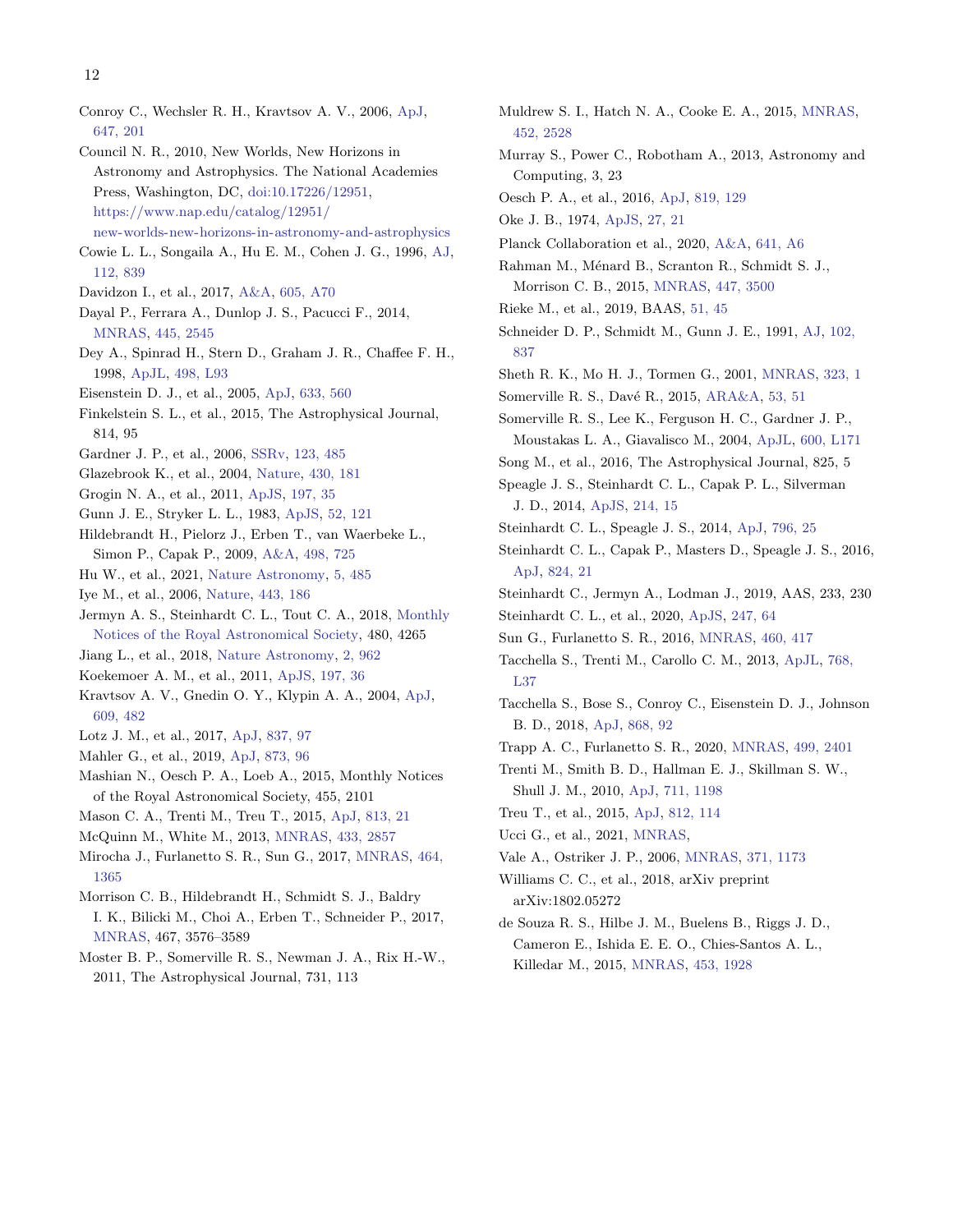|                                         | <b>Survey</b>                              | $Median=1$ | $Mean=1$ |
|-----------------------------------------|--------------------------------------------|------------|----------|
| Luminosity Function, Constant M/L Ratio | <b>JADES</b> Deep $(0.31 \text{ Ms})$      | 13.1       | 13.9     |
|                                         | <b>JADES Medium</b> $(0.24 \text{ Ms})$    | 12.2       | 13.1     |
|                                         | <b>JADES Deep</b> $(E)$ (1.0 Ms)           | 14.4       | 15.5     |
|                                         | <b>JADES Medium (E)</b> $(1.0 \text{ Ms})$ | 14.2       | 14.8     |
|                                         | 1 pointing $(1.0 \text{ Ms})$              | 14.7       | 16.0     |
|                                         | 16 pointings $(1.0 \text{ Ms})$            | 15.1       | 15.5     |
|                                         | 20 pointings $(1.0 \text{ Ms})$            | 14.8       | 15.4     |
|                                         | 84 pointings $(1.0 \text{ Ms})$            | 14.3       | 14.8     |
|                                         | 100 pointings $(1.0 \text{ Ms})$           | 14.3       | 14.8     |
|                                         | 1000 pointings $(1.0 \text{ Ms})$          | 12.4       | 12.8     |
|                                         | Lens $1'x1'$ (63 ks)                       | 12.2       | 14.1     |

<span id="page-12-0"></span>Table 2. Highest-redshift galaxy found in the median simulated survey using a variety of strategies, as well as the redshift at which there is a mean of 1 galaxy across similar surveys. A variety of different strategies are compared, extrapolating luminosity functions to high redshift while assuming that all galaxies at  $z \geq 8$  share one constant  $log(M/M_{\odot}) - M_{UV}$  value.

#### APPENDIX

#### A. ALTERNATE EXTRAPOLATIONS

The results in Table [1](#page-6-1) extrapolate both observed luminosity functions towards high redshift and the variation in the stellar baryon fraction inferred from abundance matching at  $z = 4 - 7$  [Finkelstein et al.](#page-11-38) [\(2015\)](#page-11-38). Here, the results are shown for two alternate extrapolations: (1) crossmatching the theoretical halo mass function with a linearlyextrapolated intercept rather than extrapolating luminosity functions; and (2) assuming that all galaxies share one constant  $log(M/M_{\odot}) - M_{UV}$  value rather than extrapolating the evolution of the inferred stellar baryon fraction.

The results in Tables [2,](#page-12-0) [3,](#page-12-1) and [4](#page-13-2) all produce the same qualitative results as in the main Table [1.](#page-6-1) The median case is worse than the mean case, and a parallel survey with multiple independent pointings is the most efficient way to find high-redshift galaxies. The details do change, and the highest-redshift galaxy expected in, e.g., JADES Deep, could range from  $z = 11 - 14$ . Further, the optimal combination of pointings and depth for an ideal parallel survey depends sharply on the assumptions made. This is another way in which potentially the difference between independent JWST deep fields can be used as an additional test of which extrapolation is correct, and by extension, ΛCDM and assembly astrophysics.

| <b>Survey</b>                           | $Median=1$ | $Mean=1$ |
|-----------------------------------------|------------|----------|
| <b>JADES</b> Deep $(0.31 \text{ Ms})$   | 10.8       | 11.2     |
| <b>JADES</b> Medium $(0.24 \text{ Ms})$ | 10.1       | 10.4     |
| <b>JADES Deep</b> $(E)$ (1.0 Ms)        | 11.4       | 11.7     |
| JADES Medium $(E)$ (1.0 Ms)             | 10.8       | 11.1     |
| 1 pointing $(1.0 \text{ Ms})$           | 12.3       | 13.0     |
| 16 pointings $(1.0 \text{ Ms})$         | 11.6       | 11.8     |
| 20 pointings $(1.0 \text{ Ms})$         | 11.5       | 11.7     |
| 84 pointings (1.0 Ms)                   | 10.8       | 11.0     |
| 100 pointings $(1.0 \text{ Ms})$        | 10.7       | 10.9     |
| 1000 pointings $(1.0 \text{ Ms})$       | 9.6        | 9.9      |
| Lens $1'x1'$ (63 ks)                    | 11.9       | 12.4     |

HMF Matching, Constant M/L ratio

<span id="page-12-1"></span>Table 3. Highest-redshift galaxy found in the median simulated survey using a variety of strategies, as well as the redshift at which there is a mean of 1 galaxy across similar surveys. A variety of different strategies are compared, extrapolating luminosity and mass functions to high redshift by crossmatching the HMF while assuming that all galaxies at  $z \geq 8$  share one constant  $log(M/M_{\odot}) - M_{UV}$  value.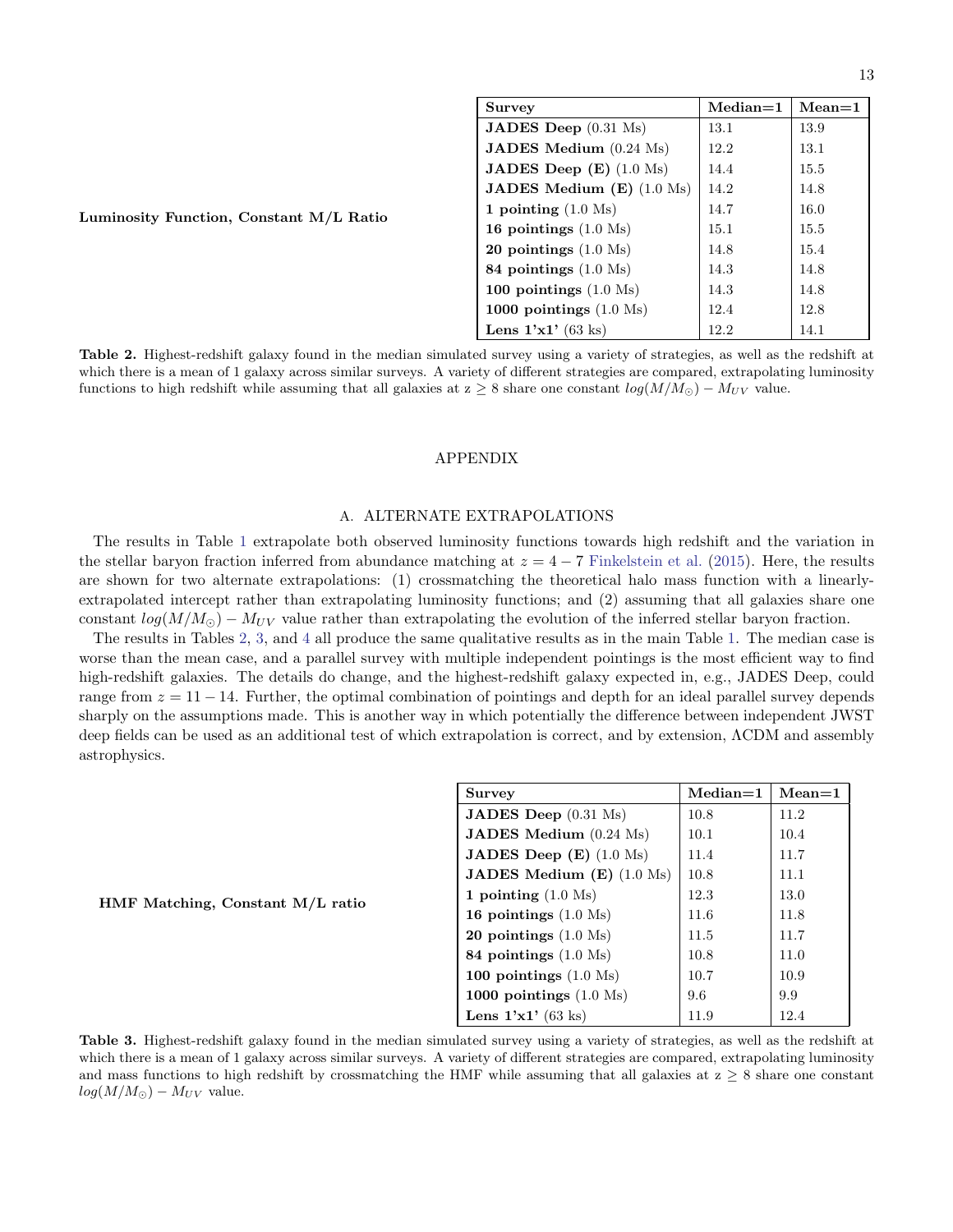|                                | <b>Survey</b>                              | $Median=1$ | $Mean=1$ |
|--------------------------------|--------------------------------------------|------------|----------|
| HMF Matching, Extrapolated SBF | <b>JADES Deep</b> $(0.31 \text{ Ms})$      | 11.3       | 11.7     |
|                                | <b>JADES</b> Medium $(0.24 \text{ Ms})$    | 10.4       | 10.8     |
|                                | <b>JADES Deep (E)</b> $(1.0 \text{ Ms})$   | 12.0       | 12.4     |
|                                | <b>JADES Medium (E)</b> $(1.0 \text{ Ms})$ | 11.0       | 11.5     |
|                                | 1 pointing $(1.0 \text{ Ms})$              | 13.1       | 13.8     |
|                                | 16 pointings $(1.0 \text{ Ms})$            | 11.9       | 12.4     |
|                                | 20 pointings $(1.0 \text{ Ms})$            | 11.9       | 12.3     |
|                                | 84 pointings $(1.0 \text{ Ms})$            | 10.9       | 11.4     |
|                                | 100 pointings $(1.0 \text{ Ms})$           | 10.9       | 11.3     |
|                                | 1000 pointings $(1.0 Ms)$                  | 9.8        | 10.2     |
|                                | <b>Lens</b> $1'x1'$ (63 ks)                | 12.5       | 13.2     |

<span id="page-13-2"></span>Table 4. Highest-redshift galaxy found in the median simulated survey using a variety of strategies, as well as the redshift at which there is a mean of 1 galaxy across similar surveys. A variety of different strategies are compared, extrapolating luminosity and mass functions to high redshift by crossmatching the HMF with a linearly-extrapolated  $log(M/M_{\odot}) - M_{UV}$  value.

Finally, an extended version of Fig [2](#page-3-0) is included here as Fig. [6.](#page-15-0)

| <b>Survey</b>                              | $Median=1$ | $Mean=1$ |
|--------------------------------------------|------------|----------|
| <b>JADES</b> Deep $(0.31 \text{ Ms})$      | 12.8       | 13.7     |
| <b>JADES Medium</b> (0.24 Ms)              | 12.1       | 12.9     |
| <b>JADES Deep (E)</b> $(1.0 \text{ Ms})$   | 14.5       | 15.4     |
| <b>JADES Medium (E)</b> $(1.0 \text{ Ms})$ | 14.1       | 14.8     |
| 1 pointing $(1.0 \text{ Ms})$              | 14.2       | 15.8     |
| 16 pointings $(1.0 \text{ Ms})$            | 14.4       | 15.4     |
| 20 pointings $(1.0 \text{ Ms})$            | 14.3       | 15.3     |
| 84 pointings $(1.0 \text{ Ms})$            | 14.1       | 14.6     |
| 100 pointings $(1.0 \text{ Ms})$           | 14.0       | 14.5     |
| 1000 pointings $(1.0 \text{ Ms})$          | 11.7       | 12.6     |
| Lens $1'x1'$ (63 ks)                       | 12.1       | 14.0     |

### Luminosity Function, Extrapolated SBF (100 Mpc depth)

<span id="page-13-0"></span>Table 5. Highest-redshift galaxy found in the median simulated survey using a variety of strategies, as well as the redshift at which there is a mean of 1 galaxy across similar surveys. Here with a 100 Mpc radial depth.

| <b>Survey</b>                            | $Median=1$ | $Mean=1$ |
|------------------------------------------|------------|----------|
| <b>JADES</b> Deep $(0.31 \text{ Ms})$    | 13.2       | 14.2     |
| <b>JADES Medium</b> $(0.24 \text{ Ms})$  | 12.6       | 13.3     |
| <b>JADES Deep (E)</b> $(1.0 \text{ Ms})$ | 14.8       | 15.9     |
| JADES Medium $(E)$ (1.0 Ms)              | 14.7       | 15.2     |
| 1 pointing $(1.0 \text{ Ms})$            | 14.7       | 16.4     |
| 16 pointings $(1.0 \text{ Ms})$          | 15.0       | 16.0     |
| 20 pointings $(1.0 \text{ Ms})$          | 14.9       | 15.9     |
| 84 pointings $(1.0 \text{ Ms})$          | 14.7       | 15.3     |
| 100 pointings $(1.0 \text{ Ms})$         | 14.6       | 15.1     |
| 1000 pointings $(1.0 \text{ Ms})$        | 12.6       | 13.1     |
| Lens $1'x1'$ (63 ks)                     | 12.8       | 14.3     |

#### Luminosity Function, Extrapolated SBF (250 Mpc depth)

<span id="page-13-1"></span>Table 6. Highest-redshift galaxy found in the median simulated survey using a variety of strategies, as well as the redshift at which there is a mean of 1 galaxy across similar surveys. Here with a 250 Mpc radial depth.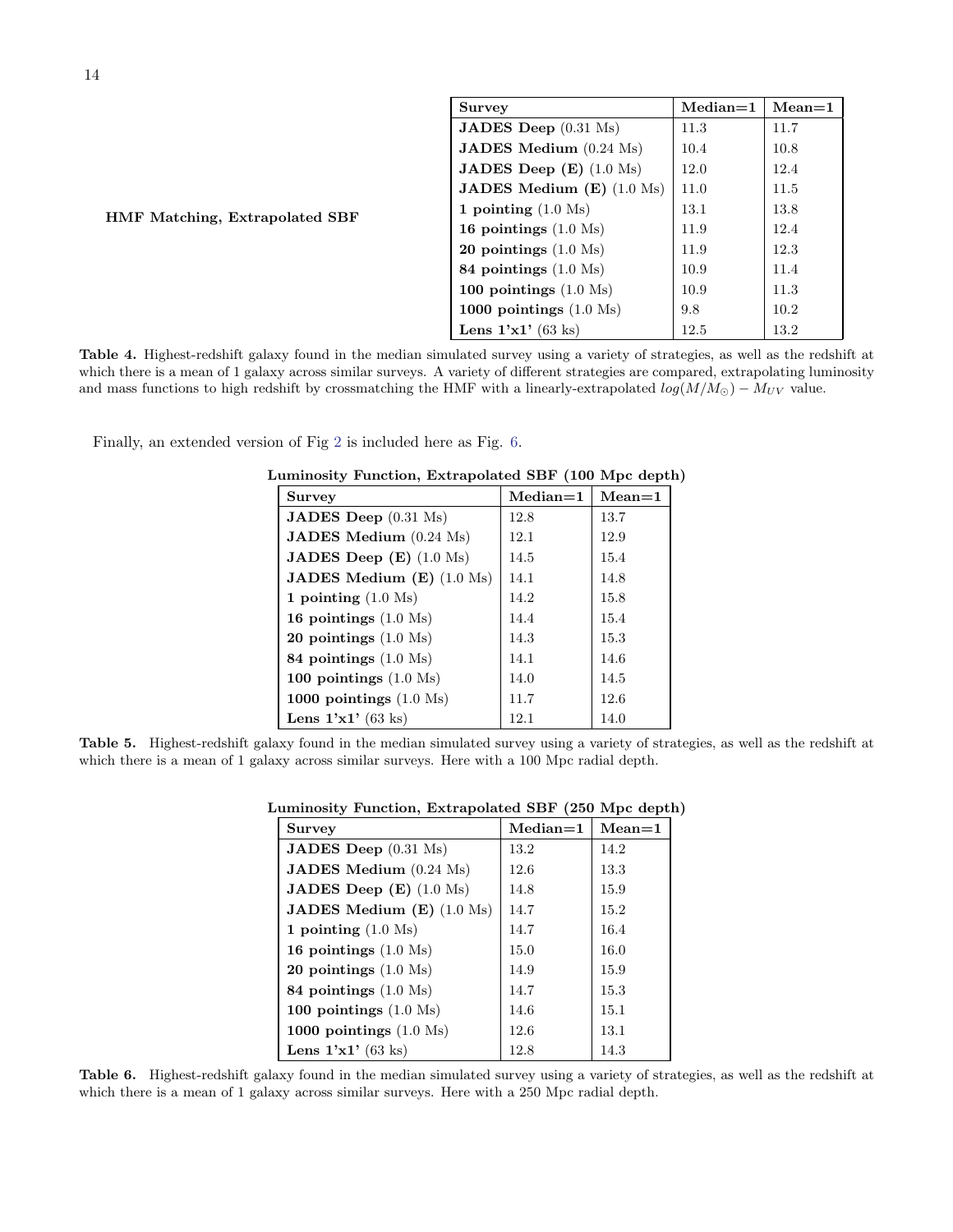